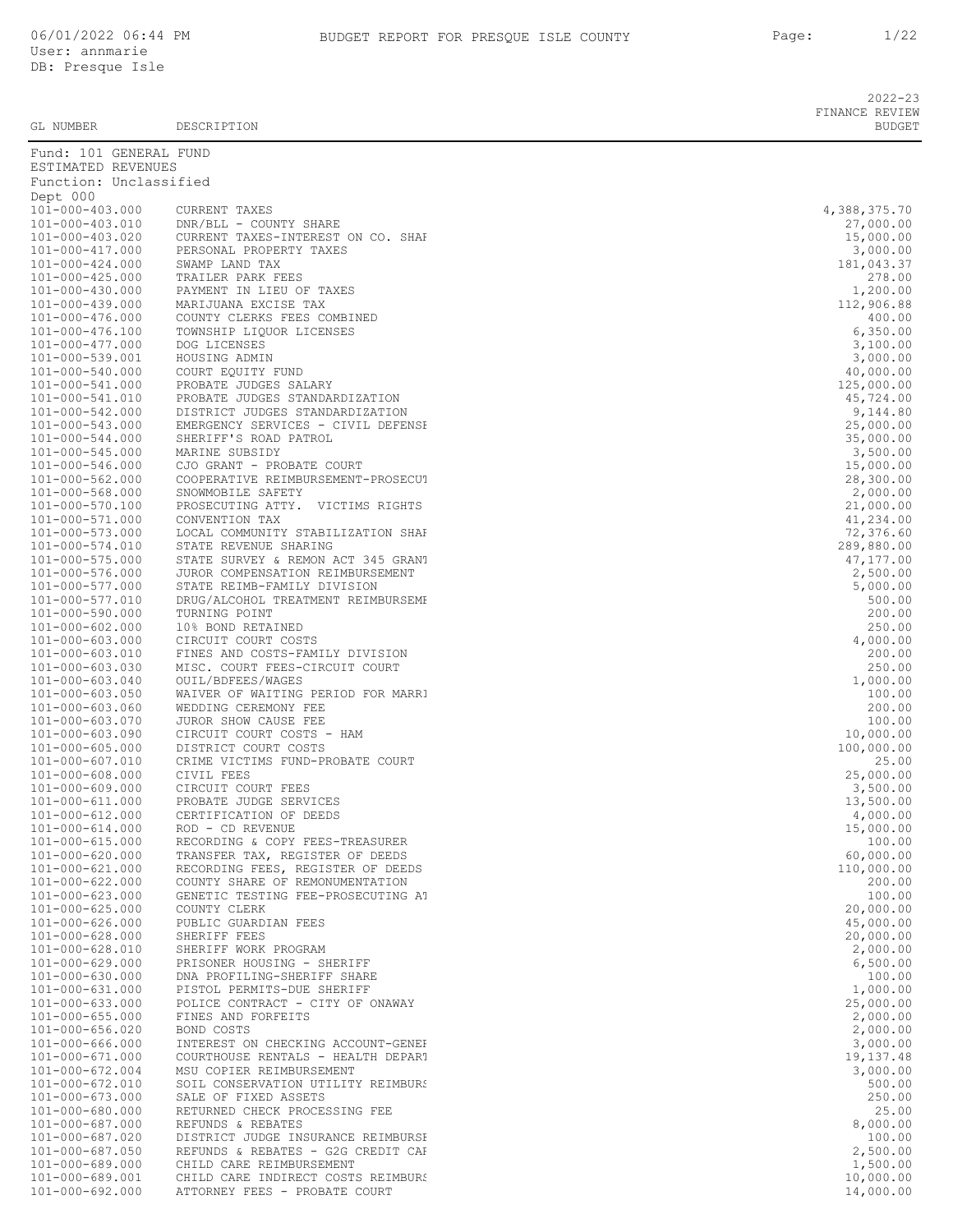|                                                                        |                                                                | $2022 - 23$<br>FINANCE REVIEW |
|------------------------------------------------------------------------|----------------------------------------------------------------|-------------------------------|
| GL NUMBER                                                              | DESCRIPTION                                                    | <b>BUDGET</b>                 |
| Fund: 101 GENERAL FUND<br>ESTIMATED REVENUES<br>Function: Unclassified |                                                                |                               |
| Dept 000                                                               |                                                                |                               |
| 101-000-699.000<br>Totals for dept 000 -                               | REVENUE BY TRANSFER                                            | 175,000.00<br>6, 258, 327.83  |
|                                                                        | Total - Function Unclassified                                  | 6,258,327.83                  |
| TOTAL ESTIMATED REVENUES                                               |                                                                | 6, 258, 327.83                |
| APPROPRIATIONS                                                         |                                                                |                               |
| Function: GENERAL GOVERNMENT                                           |                                                                |                               |
| 101-101-703.000                                                        | Dept 101 - BOARD OF COMMISSIONERS<br>REGULAR MEETINGS          | 17,000.00                     |
| 101-101-703.020                                                        | COMMISSIONERS PAYROLL                                          | 13,000.00                     |
| 101-101-728.000<br>101-101-729.000                                     | POSTAGE<br>PRINTING - NOTICES                                  | 70.00<br>200.00               |
| 101-101-730.000                                                        | OFFICE SUPPLIES                                                | 400.00                        |
| 101-101-801.000<br>$101 - 101 - 805.000$                               | <b>AUDIT EXPENSE</b><br><b>DUES</b>                            | 17,500.00<br>13,500.00        |
| 101-101-806.000                                                        | LEGAL FEES                                                     | 23,000.00                     |
| 101-101-807.000<br>$101 - 101 - 812.000$                               | CONSULTANT<br>TRAINING/REGISTRATION                            | 15,000.00<br>700.00           |
| 101-101-820.000<br>$101 - 101 - 862.000$                               | COMPUTER SOFTWARE SUPPORT                                      | 1,000.00                      |
| $101 - 101 - 863.000$                                                  | OTHER TRAVEL<br>COMMISSIONERS TRAVEL                           | 800.00<br>3,700.00            |
| $101 - 101 - 901.000$<br>$101 - 101 - 979.000$                         | ADVERTISING<br>MACHINERY & EQUIPMENT                           | 150.00<br>1,500.00            |
|                                                                        | Totals for dept 101 - BOARD OF COMMISSIONERS                   | 107,520.00                    |
| Dept 103 - APPROPRIATIONS                                              |                                                                |                               |
| 101-103-999.020<br>101-103-999.040                                     | CHEBOYGAN HUMANE SOCIETY DUES<br>DISTRICT HEALTH DEPARTMENT #4 | 21,000.00<br>121,600.00       |
| 101-103-999.070                                                        | MENTAL HEALTH                                                  | 50,200.00                     |
| 101-103-999.090<br>101-103-999.290                                     | NORTHERN SUBSTANCE ABUSE<br>H.U.N.T. DUES                      | 22,800.00<br>8,000.00         |
|                                                                        | Totals for dept 103 - APPROPRIATIONS                           | 223,600.00                    |
|                                                                        | Dept 104 - GENERAL FUND TRANSFERS                              |                               |
| 101-104-999.030<br>$101 - 104 - 999.040$                               | COUNTY AIRPORT<br>Child Care Fund                              | 20,000.00<br>80,000.00        |
| 101-104-999.060                                                        | Resource Recovery                                              | 20,000.00                     |
| 101-104-999.070<br>101-104-999.120                                     | Law Library<br>County Development Commission                   | 2,500.00<br>28,000.00         |
| 101-104-999.130                                                        | Straits Regional Ride                                          | 2,500.00                      |
| 101-104-999.140<br>$101 - 104 - 999.150$                               | Building & Zoning Dept.<br>Friend of the Court Dept.           | 15,000.00<br>25,000.00        |
| 101-104-999.180                                                        | CONSERVATION DISTRICT                                          | 12,500.00                     |
| 101-104-999.260                                                        | MIDC<br>Totals for dept 104 - GENERAL FUND TRANSFERS           | 75,488.00<br>280,988.00       |
| Dept 131 - CIRCUIT COURT                                               |                                                                |                               |
| 101-131-704.010                                                        | COURT RECORDER                                                 | 1,500.00                      |
| 101-131-708.000<br>101-131-728.000                                     | VISITING JUDGE<br>POSTAGE                                      | 200.00<br>1,200.00            |
| 101-131-730.000                                                        | OFFICE SUPPLIES                                                | 500.00                        |
| 101-131-800.000<br>101-131-803.000                                     | CHEB. CIRCUIT CRT ADMIN REIMBURSEN<br>JURY FEES                | 48,000.00<br>10,000.00        |
| 101-131-806.010                                                        | ATTORNEY FEES                                                  | 3,000.00                      |
| 101-131-808.000<br>101-131-808.010                                     | TRANSCRIPTS<br>OUTSIDE COURT RECORDER FEES                     | 500.00<br>9,000.00            |
| 101-131-812.000                                                        | TRAINING                                                       | 100.00                        |
| $101 - 131 - 817.000$<br>101-131-820.000                               | TRIAL EXPENSES<br>COMPUTER SOFTWARE SUPPORT                    | 600.00<br>10,000.00           |
| 101-131-849.000                                                        | FORENSIC EXAM                                                  | 500.00                        |
| $101 - 131 - 862.000$<br>101-131-901.000                               | TRAVEL<br>ADVERTISING                                          | 550.00<br>200.00              |
| 101-131-979.000                                                        | MACHINERY & EQUIPMENT                                          | 500.00                        |
|                                                                        | Totals for dept 131 - CIRCUIT COURT                            | 86,350.00                     |
| Dept 132 - FAMILY COURT<br>101-132-704.020                             | OFFICE ASSISTANT                                               | 16,500.00                     |
| 101-132-728.000                                                        | POSTAGE                                                        | 3,000.00                      |
| 101-132-730.000<br>101-132-800.000                                     | OFFICE SUPPLIES<br>JUVENILE TRANSPORTERS WAGES                 | 500.00<br>5,000.00            |
| 101-132-802.000                                                        | ACCUTREND SERVICES                                             | 600.00                        |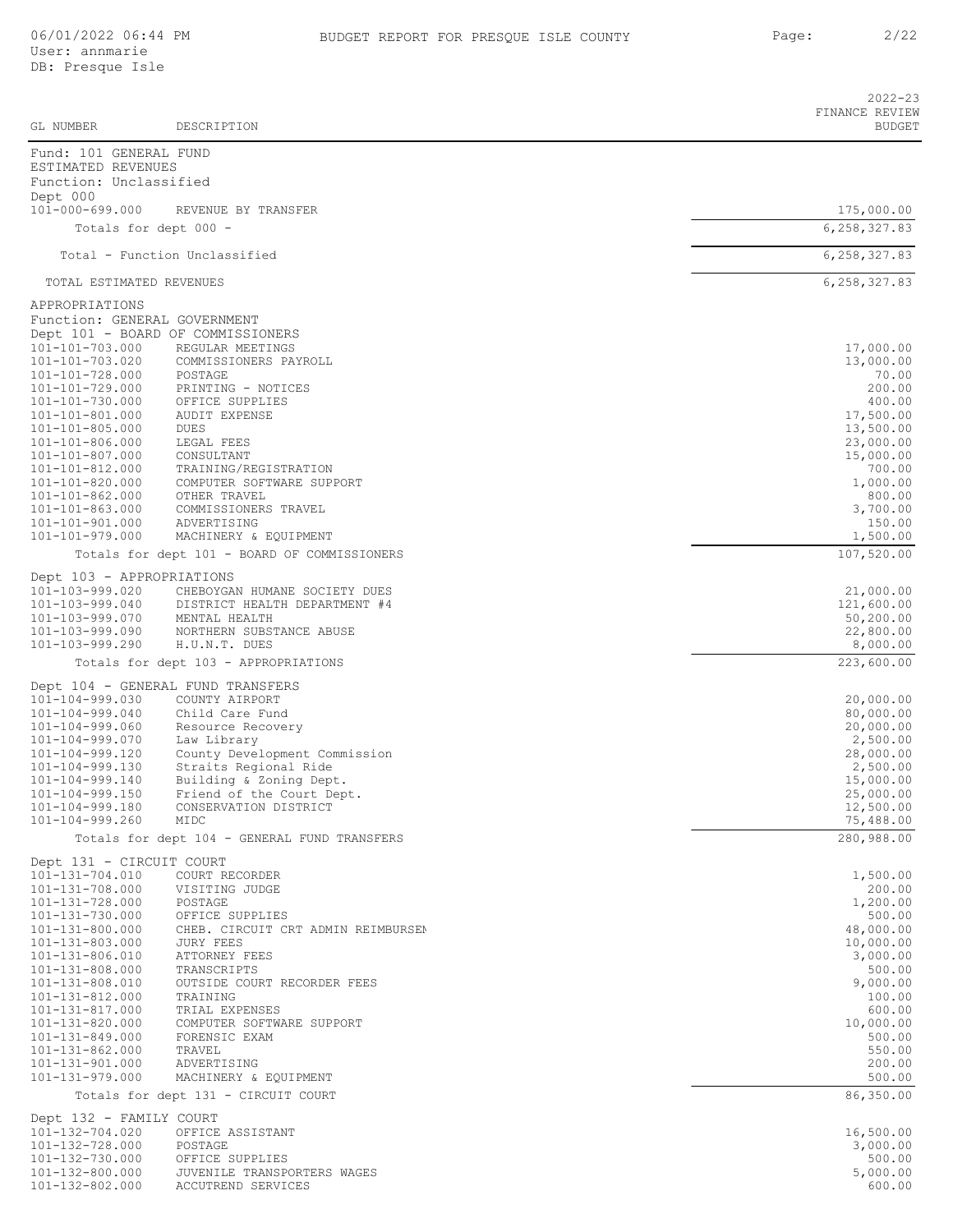|                                                         |                                                     | $2022 - 23$<br>FINANCE REVIEW |
|---------------------------------------------------------|-----------------------------------------------------|-------------------------------|
| GL NUMBER                                               | DESCRIPTION                                         | <b>BUDGET</b>                 |
| Fund: 101 GENERAL FUND                                  |                                                     |                               |
| APPROPRIATIONS                                          |                                                     |                               |
| Function: GENERAL GOVERNMENT<br>Dept 132 - FAMILY COURT |                                                     |                               |
| 101-132-803.000                                         | JURY FEES                                           | 950.00                        |
| 101-132-806.000                                         | ATTORNEY FEES                                       | 79,000.00                     |
| 101-132-808.000<br>101-132-808.010                      | TRANSCRIPTS<br>OUTSIDE RECORDER FEES                | 4,500.00<br>1,000.00          |
| 101-132-862.010                                         | TRAVEL JUVENILE TRANSPORT                           | 7,000.00                      |
|                                                         | Totals for dept 132 - FAMILY COURT                  | 118,050.00                    |
| Dept 136 - DISTRICT COURT                               |                                                     |                               |
| 101-136-704.000                                         | MAGISTRATE                                          | 46,000.00                     |
| 101-136-704.010<br>101-136-704.020                      | COURT RECORDER<br>COURT ADMINISTRATOR WAGES         | 2,500.00<br>49,200.00         |
| 101-136-704.030                                         | ASSISTANT MAGISTRATE                                | 34,500.00                     |
| 101-136-704.040                                         | ON-CALL WAGES                                       | 8,125.00                      |
| 101-136-704.050<br>101-136-728.000                      | DATA ENTRY CLERK<br>POSTAGE                         | 32,100.00<br>4,600.00         |
| 101-136-730.000                                         | OFFICE SUPPLIES                                     | 2,500.00                      |
| 101-136-732.000                                         | FREIGHT                                             | 150.00                        |
| 101-136-800.000<br>101-136-803.000                      | DISTRICT JUDGE REIMBURSEMENT<br><b>JURY FEES</b>    | 12,250.00<br>5,000.00         |
| 101-136-805.000                                         | DUES                                                | 400.00                        |
| 101-136-808.000                                         | TRANSCRIPTS                                         | 200.00                        |
| 101-136-812.000<br>101-136-816.000                      | TRAINING<br>SUBSCRIPTIONS                           | 400.00<br>100.00              |
| 101-136-817.000                                         | TRIAL EXPENSES                                      | 300.00                        |
| 101-136-820.000                                         | COMPUTER SOFTWARE SUPPORT                           | 10,600.00                     |
| 101-136-835.000                                         | DRUG AND ALCOHOL TREATMENT                          | 1,000.00                      |
| 101-136-862.000<br>101-136-958.000                      | TRAVEL<br>NOTARY FEE                                | 500.00<br>80.00               |
| 101-136-978.000                                         | <b>BOOKS</b>                                        | 4,500.00                      |
| 101-136-979.000                                         | MACHINERY & EQUIPMENT                               | 3,000.00                      |
|                                                         | Totals for dept 136 - DISTRICT COURT                | 218,005.00                    |
| Dept 145 - JURY COMMISSION                              |                                                     |                               |
| 101-145-703.000<br>101-145-728.000                      | WAGES<br>POSTAGE                                    | 1,800.00<br>1,200.00          |
| 101-145-730.000                                         | OFFICE SUPPLIES                                     | 450.00                        |
| $101 - 145 - 862.000$                                   | TRAVEL                                              | 100.00                        |
| 101-145-941.000                                         | RENT                                                | 64.00<br>3,614.00             |
|                                                         | Totals for dept 145 - JURY COMMISSION               |                               |
| Dept 148 - PROBATE COURT<br>101-148-703.000             | PROBATE JUDGES WAGES                                | 156,410.25                    |
| 101-148-703.010                                         | PUBLIC GUARDIAN SALARY                              | 38,500.00                     |
| 101-148-704.000                                         | CLERKS WAGES                                        | 86,700.00                     |
| 101-148-704.010<br>101-148-705.000                      | OFFICE ASSISTANT<br>COURT RECORDER                  | 16,500.00<br>3,000.00         |
| 101-148-728.000                                         | POSTAGE                                             | 2,400.00                      |
| 101-148-730.000                                         | OFFICE SUPPLIES                                     | 2,400.00                      |
| 101-148-732.000                                         | FREIGHT                                             | 50.00                         |
| 101-148-803.000<br>101-148-804.000                      | <b>JURY FEES</b><br>WITNESS FEES                    | 350.00<br>200.00              |
| 101-148-805.000                                         | DUES                                                | 1,550.00                      |
| 101-148-806.000                                         | ATTORNEY FEES                                       | 2,400.00                      |
| 101-148-807.000<br>101-148-808.000                      | CONSULTANT<br>TRANSCRIPTS                           | 2,000.00<br>2,000.00          |
| 101-148-808.010                                         | OUTSIDE COURT RECORDER FEES                         | 1,000.00                      |
| 101-148-812.000                                         | TRAINING                                            | 930.00                        |
| 101-148-816.000<br>101-148-817.000                      | SUBSCRIPTIONS<br>TRIAL EXPENSE                      | 369.00<br>50.00               |
| 101-148-820.000                                         | COMPUTER SOFTWARE SUPPORT                           | 16,500.00                     |
| 101-148-840.000                                         | INSURANCE PREMIUM                                   | 420.00                        |
| 101-148-862.000<br>101-148-862.001                      | TRAVEL<br>GUARDIAN AD LITEM TRAVEL                  | 7,500.00<br>690.00            |
| 101-148-933.000                                         | OFFICE EQUIPMENT MAINTENANCE                        | 100.00                        |
| 101-148-978.000                                         | <b>BOOKS</b>                                        | 1,455.00                      |
| 101-148-980.000<br>101-148-984.000                      | OFFICE EQUIPMENT AND FURNITURE<br>COMPUTER SOFTWARE | 800.00<br>300.00              |
|                                                         | Totals for dept 148 - PROBATE COURT                 | 344, 574.25                   |
|                                                         | Dept 151 - CIRCUIT COURT PROB. DEPT.                |                               |
| 101-151-728.000                                         | POSTAGE                                             | 125.00                        |
| 101-151-730.000                                         | OFFICE SUPPLIES                                     | 400.00                        |
|                                                         | Totals for dept 151 - CIRCUIT COURT PROB. DEPT.     | 525.00                        |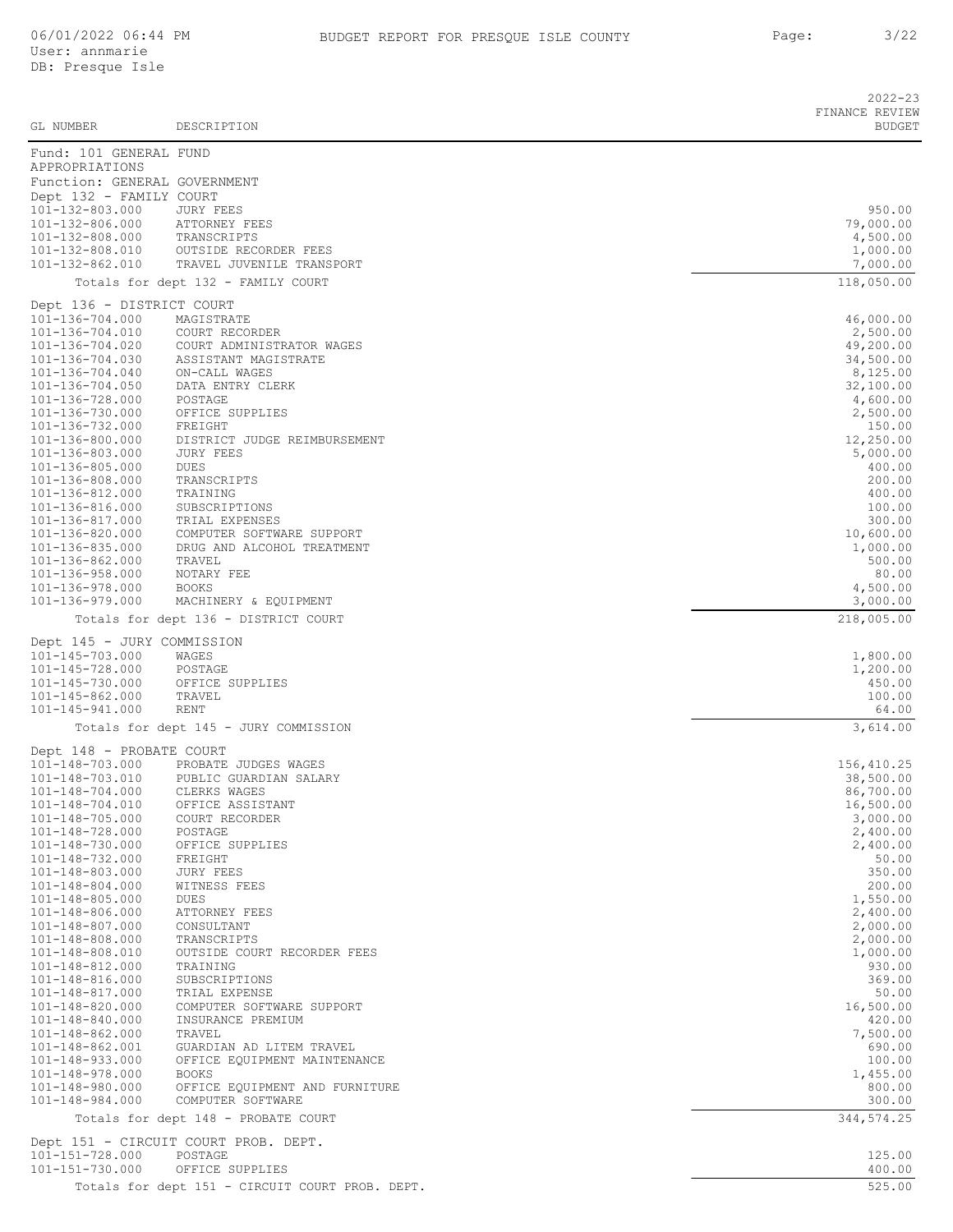| GL NUMBER                                               | DESCRIPTION                                                   | $2022 - 23$<br>FINANCE REVIEW<br><b>BUDGET</b> |
|---------------------------------------------------------|---------------------------------------------------------------|------------------------------------------------|
| Fund: 101 GENERAL FUND                                  |                                                               |                                                |
| APPROPRIATIONS                                          |                                                               |                                                |
| Function: GENERAL GOVERNMENT<br>Dept 215 - COUNTY CLERK |                                                               |                                                |
| 101-215-703.000                                         | COUNTY CLERK WAGES                                            | 53,100.00                                      |
| 101-215-704.000                                         | DEPUTY CLERKS WAGES                                           | 142,000.00                                     |
| 101-215-705.000                                         | PARTTIME WAGES                                                | 9,100.00                                       |
| 101-215-728.000                                         | POSTAGE                                                       | 1,700.00                                       |
| 101-215-730.000<br>101-215-800.000                      | OFFICE SUPPLIES<br>DIRECT DEPOSIT FEES                        | 2,500.00<br>800.00                             |
| 101-215-805.000                                         | DUES                                                          | 480.00                                         |
| 101-215-806.000                                         | LEGAL FEES                                                    | 500.00                                         |
| 101-215-812.000                                         | TRAINING                                                      | 200.00                                         |
| 101-215-816.000<br>101-215-820.000                      | SUBSCRIPTIONS<br>COMPUTER SOFTWARE SUPPORT                    | 38.00<br>12,000.00                             |
| 101-215-862.000                                         | TRAVEL                                                        | 500.00                                         |
| 101-215-901.000                                         | ADVERTISING                                                   | 100.00                                         |
| 101-215-941.000                                         | RENT                                                          | 270.00                                         |
| 101-215-980.000                                         | OFFICE EQUIPMENT AND FURNITURE                                | 600.00                                         |
|                                                         | Totals for dept 215 - COUNTY CLERK                            | 223,888.00                                     |
| Dept 225 - EQUALIZATION                                 |                                                               |                                                |
| 101-225-703.000                                         | EQUALIZATION DIRECTOR WAGES                                   | 49,504.00                                      |
| 101-225-704.000                                         | CLERKS WAGES                                                  | 77,100.00                                      |
| 101-225-728.000<br>101-225-730.000                      | POSTAGE<br>OFFICE SUPPLIES                                    | 1,000.00                                       |
| 101-225-732.000                                         | FREIGHT                                                       | 1,000.00<br>25.00                              |
| 101-225-741.000                                         | GAS AND OIL                                                   | 1,500.00                                       |
| 101-225-805.000                                         | DUES                                                          | 800.00                                         |
| 101-225-812.000                                         | TRAINING                                                      | 2,000.00                                       |
| 101-225-820.000                                         | COMPUTER SOFTWARE SUPPORT                                     | 1,500.00                                       |
| 101-225-838.000<br>101-225-862.000                      | HEALTH SERVICES<br>TRAVEL                                     | 150.00<br>1,200.00                             |
| 101-225-901.000                                         | ADVERTISING                                                   | 300.00                                         |
| 101-225-934.000                                         | VEHICLE MAINTENANCE                                           | 1,500.00                                       |
| 101-225-980.000                                         | OFFICE EQUIPMENT AND FURNITURE                                | 700.00                                         |
| 101-225-999.000                                         | TRANSFER TO VEH/EQUIP FUND                                    | 4,000.00                                       |
|                                                         | Totals for dept 225 - EQUALIZATION                            | 142,279.00                                     |
|                                                         | Dept 229 - PROSECUTING ATTORNEY                               |                                                |
| 101-229-703.000                                         | PROSECUTING ATTORNEY WAGES                                    | 86,000.00                                      |
| 101-229-704.000                                         | CLERKS WAGES                                                  | 112,350.00                                     |
| 101-229-728.000<br>101-229-730.000                      | POSTAGE<br>OFFICE SUPPLIES                                    | 1,100.00<br>2,000.00                           |
| 101-229-730.001                                         | OFFICE SUPPLIES - CRIME VICTIM                                | 700.00                                         |
| 101-229-804.000                                         | WITNESS FEES                                                  | 3,000.00                                       |
| 101-229-805.000                                         | <b>DUES</b>                                                   | 4,500.00                                       |
| 101-229-806.000                                         | LEGAL FEES<br>MGT                                             | 400.00                                         |
| 101-229-807.000<br>101-229-807.020                      | CONTRACTED ASST PA                                            | 7,000.00<br>48,000.00                          |
| 101-229-808.000                                         | TRANSCRIPTS                                                   | 1,000.00                                       |
| 101-229-812.000                                         | TRAINING                                                      | 2,500.00                                       |
| 101-229-817.000                                         | TRIAL EXPENSES                                                | 2,500.00                                       |
| 101-229-819.000<br>101-229-819.010                      | VICTIM/WITNESS EXPENSES<br>DIRECT VICTIM EXPENSE - CRIME VICT | 1,500.00<br>1,019.00                           |
| 101-229-838.000                                         | HEALTH SERVICES                                               | 300.00                                         |
| 101-229-862.000                                         | TRAVEL                                                        | 1,500.00                                       |
| 101-229-862.001                                         | TRAVEL - CRIME VICTIM                                         | 200.00                                         |
| 101-229-901.000                                         | ADVERTISING                                                   | 200.00                                         |
| 101-229-958.000                                         | NOTARY FEE                                                    | 150.00                                         |
| 101-229-978.000<br>101-229-980.000                      | <b>BOOKS</b><br>OFFICE EQUIPMENT AND FURNITURE                | 7,000.00<br>1,000.00                           |
|                                                         | Totals for dept 229 - PROSECUTING ATTORNEY                    | 283, 919.00                                    |
|                                                         |                                                               |                                                |
| Dept 236 - REGISTER OF DEEDS                            |                                                               |                                                |
| 101-236-703.000                                         | REGISTER OF DEEDS WAGES                                       | 47,000.00                                      |
| 101-236-704.000<br>101-236-728.000                      | CLERKS WAGES<br>POSTAGE                                       | 71,950.00<br>400.00                            |
| 101-236-730.000                                         | OFFICE SUPPLIES                                               | 2,000.00                                       |
| 101-236-732.000                                         | FREIGHT                                                       | 100.00                                         |
| 101-236-805.000                                         | DUES                                                          | 350.00                                         |
| 101-236-812.000                                         | TRAINING                                                      | 700.00                                         |
|                                                         | SUBSCRIPTIONS                                                 | 40.00                                          |
| 101-236-816.000                                         |                                                               |                                                |
| 101-236-854.000                                         | WEBSITE FEES                                                  | 4,800.00                                       |
| 101-236-862.000<br>101-236-901.000                      | TRAVEL<br>ADVERTISING                                         | 1,000.00<br>150.00                             |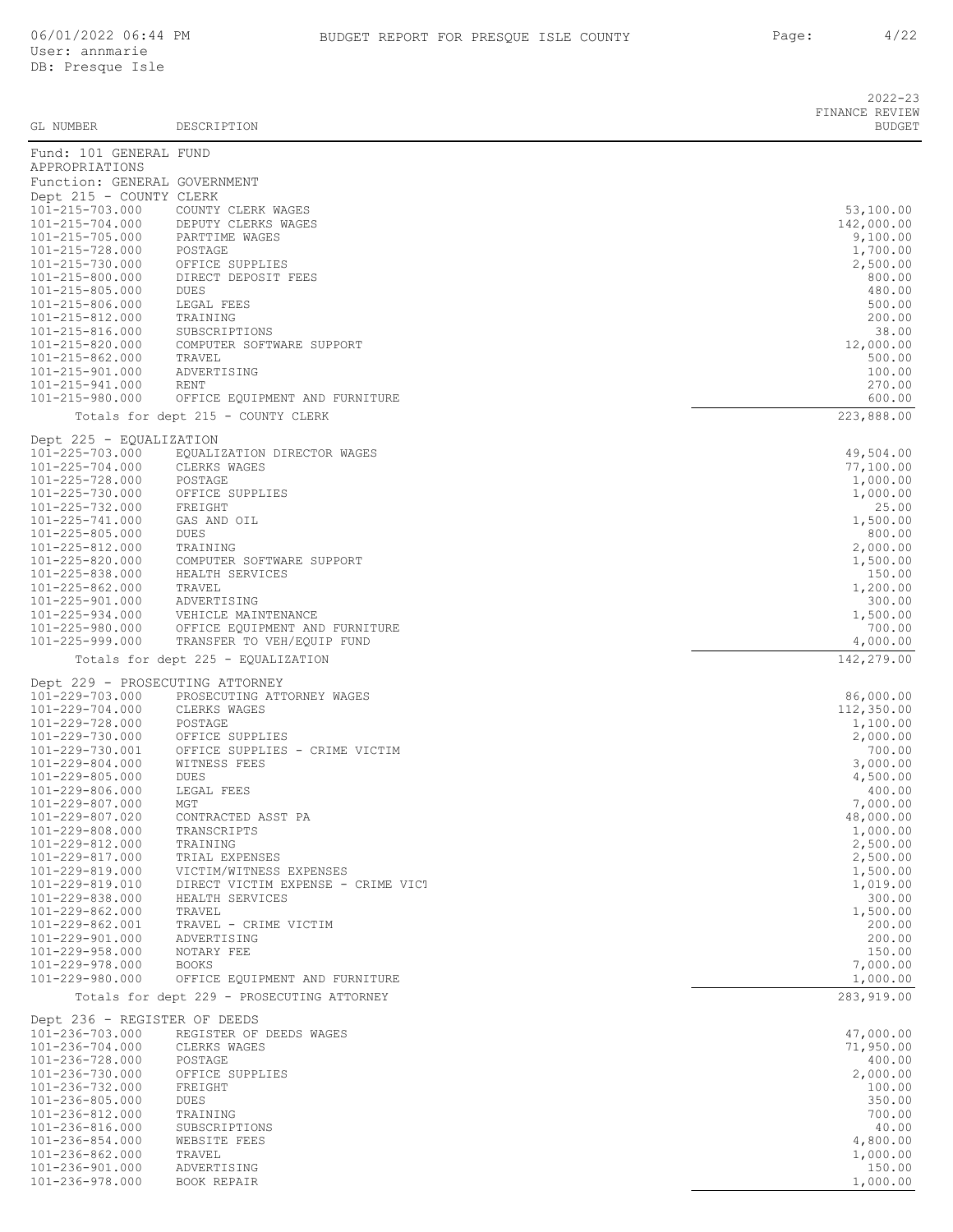| GL NUMBER                                      | DESCRIPTION                                                     | $2022 - 23$<br>FINANCE REVIEW<br><b>BUDGET</b> |
|------------------------------------------------|-----------------------------------------------------------------|------------------------------------------------|
| Fund: 101 GENERAL FUND<br>APPROPRIATIONS       |                                                                 |                                                |
| Function: GENERAL GOVERNMENT                   |                                                                 |                                                |
| Dept 236 - REGISTER OF DEEDS                   |                                                                 |                                                |
|                                                | Totals for dept 236 - REGISTER OF DEEDS                         | 129,490.00                                     |
| Dept 242 - COUNTY SURVEYOR                     |                                                                 |                                                |
| 101-242-703.000                                | COUNTY SURVEYOR WAGES                                           | 1,045.00                                       |
|                                                | Totals for dept 242 - COUNTY SURVEYOR                           | 1,045.00                                       |
| Dept 245 - SURVEY & REMON.                     |                                                                 |                                                |
| $101 - 245 - 704.000$<br>$101 - 245 - 705.000$ | ADMINISTRATOR'S WAGES<br>PER DIEM                               | 5,000.00<br>2,000.00                           |
| 101-245-730.000                                | OFFICE SUPPLIES                                                 | 250.00                                         |
| 101-245-777.000                                | EQUIPMENT MAINTENANCE SUPPLIES                                  | 300.00                                         |
| $101 - 245 - 807.000$                          | RESEARCH & REMONUMENTATION                                      | 39,627.00                                      |
|                                                | Totals for dept 245 - SURVEY & REMON.                           | 47,177.00                                      |
| Dept 253 - COUNTY TREASURER                    |                                                                 |                                                |
| 101-253-703.000<br>$101 - 253 - 704.000$       | COUNTY TREASURER WAGES<br>DEPUTY TREASURER WAGES                | 52,000.00<br>78,600.00                         |
| 101-253-809.000                                | DOG LICENSES                                                    | 600.00                                         |
| 101-253-824.000                                | BANKING CHARGES                                                 | 1,200.00                                       |
|                                                | Totals for dept 253 - COUNTY TREASURER                          | 132,400.00                                     |
|                                                | Dept 257 - M.S.U. EXTENSION SERVICE                             |                                                |
| 101-257-704.000<br>101-257-730.000             | CLERKS WAGES<br>OFFICE SUPPLIES                                 | 28,593.00<br>200.00                            |
| 101-257-800.000                                | MOA CONTRACT                                                    | 89,489.00                                      |
| 101-257-812.000<br>$101 - 257 - 838.000$       | TRAINING                                                        | 100.00<br>150.00                               |
| 101-257-980.000                                | HEALTH SERVICES<br>OFFICE EQUIPMENT AND FURNITURE               | 200.00                                         |
|                                                | Totals for dept 257 - M.S.U. EXTENSION SERVICE                  | 118,732.00                                     |
| Dept 262 - ELECTIONS                           |                                                                 |                                                |
| 101-262-703.000                                | PER DIEM                                                        | 800.00                                         |
| 101-262-730.000                                | OFFICE SUPPLIES                                                 | 15,000.00                                      |
| $101 - 262 - 801.000$<br>$101 - 262 - 862.000$ | CONSULTANT/PROGRAMMING<br>TRAVEL                                | 15,000.00<br>200.00                            |
| 101-262-901.000                                | ADVERTISING                                                     | 2,200.00                                       |
|                                                | Totals for dept 262 - ELECTIONS                                 | 33,200.00                                      |
|                                                | Dept 265 - COURTHOUSE AND GROUNDS                               |                                                |
| 101-265-703.000                                | HEAD CUSTODIAN WAGES                                            | 40,000.00                                      |
| 101-265-704.000<br>$101 - 265 - 705.000$       | MAINT/CUSTODIAN WAGES<br>PARTTIME WAGES                         | 97,000.00<br>21,000.00                         |
| 101-265-730.000                                | OFFICE SUPPLIES                                                 | 100.00                                         |
| 101-265-732.000                                | FREIGHT                                                         | 100.00                                         |
| $101 - 265 - 741.000$<br>101-265-742.000       | GAS AND OIL<br>VEHICLE SUPPLIES                                 | 1,600.00<br>150.00                             |
| 101-265-750.000                                | FLAGS                                                           | 150.00                                         |
| $101 - 265 - 776.000$<br>$101 - 265 - 777.000$ | BUILDING MAINTENANCE SUPPLIES<br>EQUIPMENT MAINTENANCE SUPPLIES | 6,000.00<br>2,000.00                           |
| 101-265-779.000                                | CUSTODIAL SUPPLIES                                              | 6,000.00                                       |
| 101-265-828.000                                | GARBAGE PICK-UP                                                 | 1,800.00                                       |
| $101 - 265 - 838.000$<br>$101 - 265 - 901.000$ | HEALTH SERVICES<br>ADVERTISING                                  | 150.00<br>50.00                                |
| 101-265-921.000                                | UTILITIES - NATURAL GAS                                         | 14,000.00                                      |
| 101-265-921.001                                | UTILITIES - ELECTRICITY                                         | 34,000.00                                      |
| $101 - 265 - 921.002$<br>$101 - 265 - 931.000$ | UTILITIES - WATER<br>BUILDING MAINTENANCE                       | 5,000.00<br>30,000.00                          |
| $101 - 265 - 932.000$                          | EOUIPMENT MAINTENANCE                                           | 4,000.00                                       |
| 101-265-941.000                                | RENT                                                            | 400.00                                         |
| 101-265-979.000<br>101-265-999.000             | MACHINERY AND EQUIPMENT<br>TRANSFER TO VEH/EQUIP FUND           | 2,000.00<br>7,000.00                           |
|                                                | Totals for dept 265 - COURTHOUSE AND GROUNDS                    | 272,500.00                                     |
| Dept 275 - DRAIN COMMISSIONER                  |                                                                 |                                                |
| 101-275-703.000                                | DRAIN COMMISSIONER WAGES                                        | 5,200.00                                       |
| 101-275-705.000                                | PER DIEM                                                        | 200.00                                         |
| 101-275-728.000<br>101-275-730.000             | POSTAGE<br>OFFICE SUPPLIES                                      | 25.00<br>100.00                                |
| $101 - 275 - 805.000$                          | <b>DUES</b>                                                     | 150.00                                         |
| 101-275-812.000                                | TRAINING                                                        | 400.00                                         |
| $101 - 275 - 854.000$<br>$101 - 275 - 862.000$ | INTERNET SERVICE<br>TRAVEL                                      | 300.00<br>700.00                               |
| 101-275-901.000                                | ADVERTISING                                                     | 100.00                                         |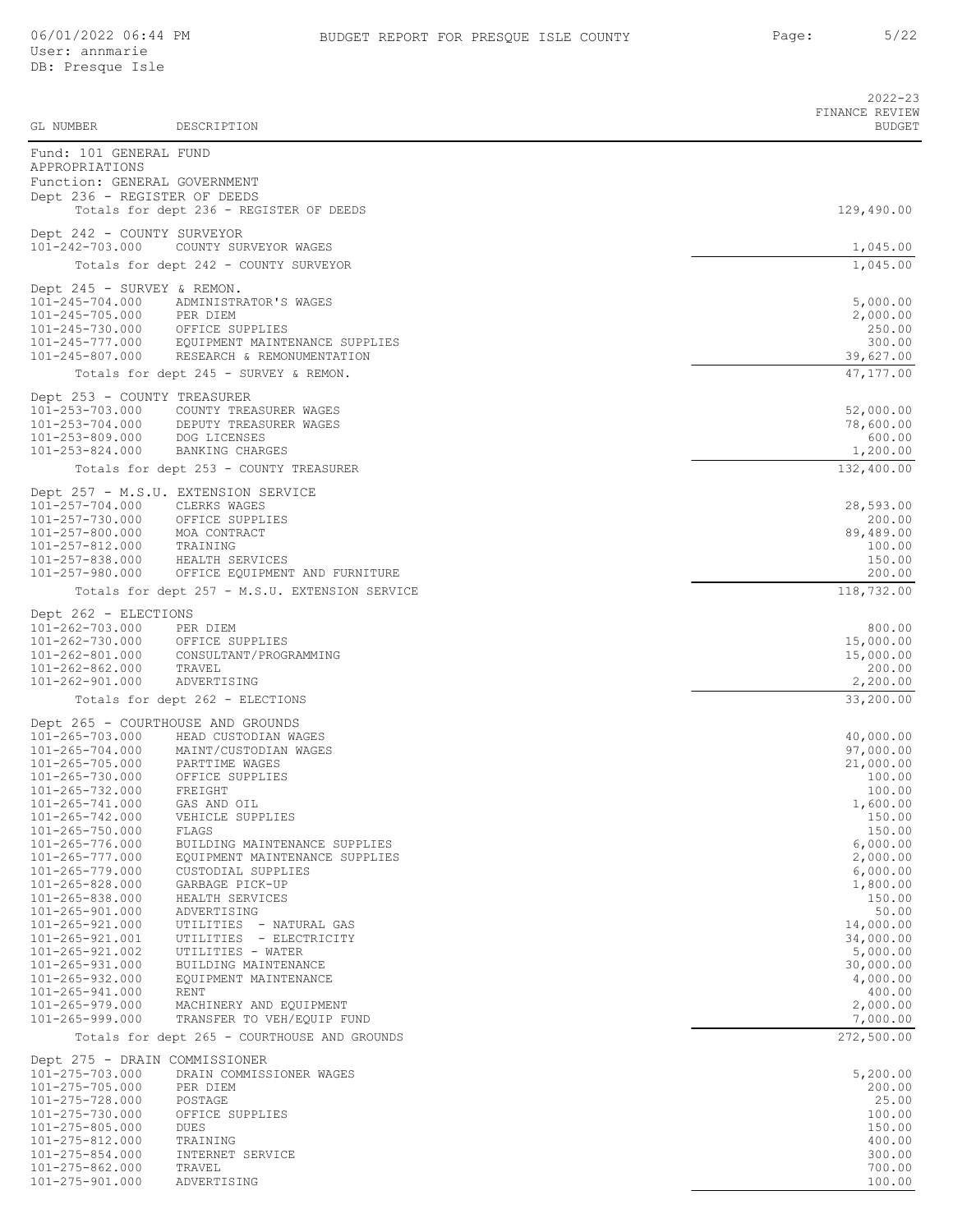|                                                 |                                                               | 2022-23<br>FINANCE REVIEW |
|-------------------------------------------------|---------------------------------------------------------------|---------------------------|
| GL NUMBER                                       | DESCRIPTION                                                   | <b>BUDGET</b>             |
| Fund: 101 GENERAL FUND<br>APPROPRIATIONS        |                                                               |                           |
| Function: GENERAL GOVERNMENT                    |                                                               |                           |
| Dept 275 - DRAIN COMMISSIONER                   | Totals for dept 275 - DRAIN COMMISSIONER                      | 7,175.00                  |
|                                                 | Total - Function GENERAL GOVERNMENT                           | 2,775,031.25              |
| Function: PUBLIC SAFETY                         |                                                               |                           |
| Dept 301 - SHERIFF DEPARTMENT                   |                                                               |                           |
| 101-301-703.000<br>101-301-704.000              | SHERIFF WAGES<br>DEPUTY WAGES                                 | 63,600.00<br>537,600.00   |
| 101-301-704.001                                 | UNDERSHERIFF WAGES                                            | 60,100.00                 |
| 101-301-709.000                                 | OVERTIME & HOLIDAY PAY                                        | 55,000.00                 |
| 101-301-709.001                                 | ONAWAY PATROL                                                 | 25,000.00                 |
| 101-301-728.000<br>101-301-730.000              | POSTAGE<br>OFFICE SUPPLIES                                    | 400.00<br>4,500.00        |
| $101 - 301 - 732.000$                           | FREIGHT                                                       | 1,000.00                  |
| 101-301-741.000                                 | GAS & OIL                                                     | 30,000.00                 |
| $101 - 301 - 742.000$                           | VEHICLE SUPPLIES                                              | 5,000.00                  |
| 101-301-743.000<br>$101 - 301 - 746.000$        | UNIFORMS<br>AMMUNITION                                        | 11,000.00<br>3,500.00     |
| 101-301-776.000                                 | BUILDING MAINTENANCE SUPPLIES                                 | 2,500.00                  |
| 101-301-777.000                                 | EQUIPMENT MAINTENANCE SUPPLIES                                | 1,600.00                  |
| $101 - 301 - 802.000$                           | COMPUTER MAINTENANCE                                          | 9,000.00                  |
| $101 - 301 - 805.000$<br>101-301-812.000        | DUES                                                          | 2,000.00                  |
| 101-301-815.000                                 | TRAINING<br>TOWING                                            | 5,000.00<br>500.00        |
| 101-301-838.000                                 | HEALTH SERVICES                                               | 400.00                    |
| $101 - 301 - 853.000$                           | CENTRAL DISPATCH                                              | 2,000.00                  |
| $101 - 301 - 854.000$<br>101-301-862.000        | INTERNET SERVICE<br>TRAVEL                                    | 2,500.00<br>2,500.00      |
| $101 - 301 - 901.000$                           | ADVERTISING                                                   | 300.00                    |
| $101 - 301 - 931.000$                           | BUILDING MAINTENANCE                                          | 10,000.00                 |
| 101-301-932.000                                 | EQUIPMENT MAINTENANCE                                         | 1,500.00                  |
| 101-301-933.000<br>101-301-934.000              | OFFICE EQUIPMENT MAINTENANCE                                  | 750.00                    |
| 101-301-979.000                                 | VEHICLE MAINTENANCE<br>MACHINERY & EQUIPMENT                  | 15,000.00<br>10,000.00    |
| 101-301-979.010                                 | TASER EQUIPMENT                                               | 3,500.00                  |
| 101-301-980.000                                 | OFFICE EQUIPMENT & FURNITURE                                  | 2,500.00                  |
| $101 - 301 - 999.000$                           | TRANSFER OF FUNDS<br>Totals for dept 301 - SHERIFF DEPARTMENT | 25,000.00<br>893,250.00   |
|                                                 |                                                               |                           |
| Dept 331 - MARINE SAFETY<br>101-331-703.000     | GRANT ADMIN WAGE                                              | 1,200.00                  |
| $101 - 331 - 705.000$                           | DEPUTY WAGES                                                  | 7,000.00                  |
| 101-331-709.000                                 | OVERTIME                                                      | 500.00                    |
| 101-331-741.000                                 | GAS & OIL                                                     | 1,000.00                  |
| $101 - 331 - 743.000$<br>101-331-777.000        | UNIFORMS<br>EQUIPMENT MAINTENANCE SUPPLIES                    | 500.00<br>350.00          |
| 101-331-812.000                                 | TRAINING/REGISTRATION EXP.                                    | 200.00                    |
| $101 - 331 - 932.000$                           | EQUIPMENT MAINTENANCE                                         | 1,000.00                  |
| $101 - 331 - 979.000$                           | MACHINERY & EQUIPMENT                                         | 500.00                    |
|                                                 | Totals for dept 331 - MARINE SAFETY                           | 12,250.00                 |
| Dept 332 - SNOWMOBILE BUDGET<br>101-332-704.000 | DEPUTY WAGES                                                  | 3,500.00                  |
| 101-332-741.000                                 | GAS & OIL                                                     | 750.00                    |
| 101-332-743.000                                 | UNIFORMS                                                      | 600.00                    |
| 101-332-777.000                                 | EQUIPMENT MAINTENANCE SUPPLIES                                | 600.00                    |
| 101-332-812.000<br>101-332-932.000              | TRAINING/REGISTRATION EXP.<br>EQUIPMENT MAINTENANCE           | 275.00<br>1,000.00        |
| 101-332-979.000                                 | MACHINERY AND EQUIPMENT                                       | 12,000.00                 |
|                                                 | Totals for dept 332 - SNOWMOBILE BUDGET                       | 18,725.00                 |
| Dept 333 - ROAD PATROL<br>101-333-704.000       | DEPUTY WAGES                                                  |                           |
|                                                 | Totals for dept 333 - ROAD PATROL                             | 47,000.00<br>47,000.00    |
| Dept 351 - JAIL                                 |                                                               |                           |
| 101-351-703.000                                 | SHERIFF WORK PROGRAM COORDINATOR                              | 15,000.00                 |
| $101 - 351 - 704.000$                           | CORRECTIONS/CLERKS WAGES                                      | 266,600.00                |
| $101 - 351 - 704.002$                           | $F/T$ COOK                                                    | 34,500.00                 |
| $101 - 351 - 705.000$<br>$101 - 351 - 709.000$  | PARTTIME WAGES<br>OVERTIME & HOLIDAY PAY                      | 15,000.00<br>32,000.00    |
| $101 - 351 - 728.000$                           | POSTAGE                                                       | 250.00                    |
| $101 - 351 - 730.000$                           | OFFICE SUPPLIES                                               | 2,000.00                  |
| $101 - 351 - 732.000$                           | FREIGHT                                                       | 500.00                    |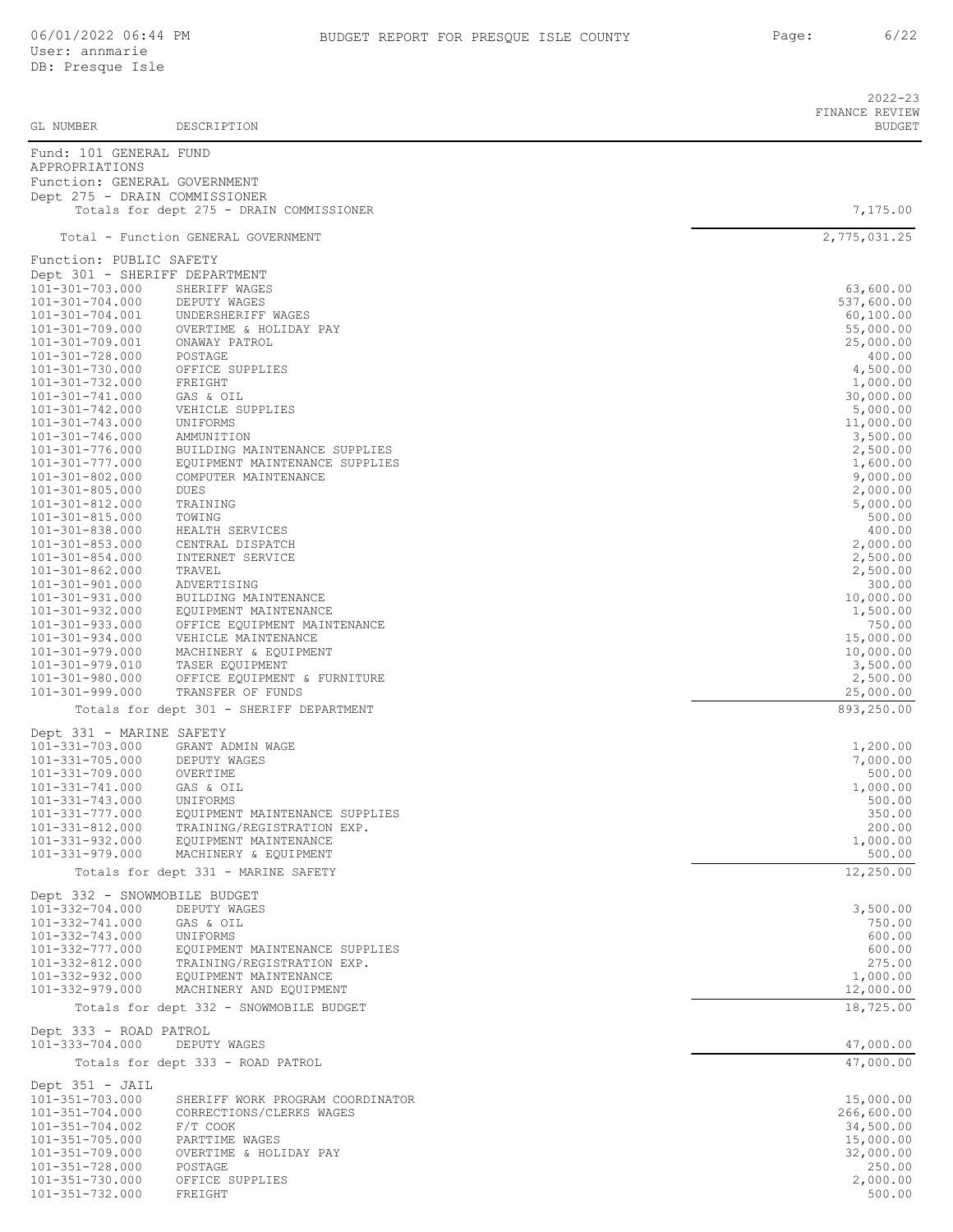| GL NUMBER               | DESCRIPTION                | $2022 - 23$<br>FINANCE REVIEW<br><b>BUDGET</b> |
|-------------------------|----------------------------|------------------------------------------------|
| Fund: 101 GENERAL FUND  |                            |                                                |
| APPROPRIATIONS          |                            |                                                |
| Function: PUBLIC SAFETY |                            |                                                |
| Dept $351 - JAIL$       |                            |                                                |
| 101-351-743.000         | UNIFORMS                   | 6,000.00                                       |
| 101-351-745.000         | JAIL SUPPLIES              | 17,000.00                                      |
| 101-351-748.000         | KITCHEN SUPPLIES           | 3,000.00                                       |
| 101-351-749.000         | FOOD                       | 47,000.00                                      |
| $101 - 351 - 751$ 000   | CUPPTER MODK CPFM CHDDITEC | 300 00                                         |

| 101-351-749.000                          | FOOD                                               | 47,000.00           |
|------------------------------------------|----------------------------------------------------|---------------------|
| $101 - 351 - 754.000$                    | SHERIFF WORK CREW SUPPLIES                         | 300.00              |
| $101 - 351 - 761.000$                    | MEDICAL SUPPLIES                                   | 1,200.00            |
| 101-351-776.000                          | BUILDING MAINTENANCE SUPPLIES                      | 1,500.00            |
| $101 - 351 - 777.000$                    | EQUIPMENT MAINTENANCE SUPPLIES                     | 1,000.00            |
| $101 - 351 - 802.000$                    | COMPUTER MAINTENANCE                               | 10,000.00           |
| $101 - 351 - 805.000$                    | DUES                                               | 1,600.00            |
| $101 - 351 - 838.000$                    | INMATE HEALTH SERVICES                             | 65,500.00           |
| 101-351-838.001                          | NEW EMPLOYEE PHYSICAL                              | 300.00              |
| $101 - 351 - 854.000$                    | INTERNET SERVICE                                   | 2,250.00            |
| $101 - 351 - 862.000$                    | TRAVEL                                             | 500.00              |
| $101 - 351 - 921.000$                    | UTILITIES                                          | 25,000.00           |
| $101 - 351 - 931.000$                    | BUILDING MAINTENANCE                               | 6,000.00            |
| $101 - 351 - 932.000$                    | EQUIPMENT MAINTENANCE                              | 1,500.00            |
| $101 - 351 - 958.000$                    | NOTARY CHARGES                                     | 300.00              |
| $101 - 351 - 960.000$                    | PRISONER BOARDING                                  | 10,000.00           |
| $101 - 351 - 979.000$                    | MACHINERY & EQUIPMENT                              | 5,500.00            |
| $101 - 351 - 980.000$                    | OFFICE EQUIPMENT & FURNITURE                       | 2,000.00            |
|                                          | Totals for dept 351 - JAIL                         | 573,300.00          |
| Dept 426 - EMERGENCY SERVICES            |                                                    |                     |
| 101-426-703.000                          | DIRECTORS WAGES                                    | 31,200.00           |
| 101-426-704.000                          | EMER. SERV. DIRECTOR ASSISTANT                     | 1,000.00            |
| 101-426-728.000                          | POSTAGE                                            | 100.00              |
| 101-426-730.000                          | OFFICE SUPPLIES                                    | 500.00              |
| 101-426-732.000                          | FREIGHT                                            | 100.00              |
| 101-426-741.000                          | GAS & OIL                                          | 500.00              |
| $101 - 426 - 749.000$                    | FOOD                                               | 500.00              |
| 101-426-801.000                          | CodeRED Contract                                   | 9,888.00            |
| 101-426-805.000                          | DUES                                               | 70.00               |
| $101 - 426 - 862.000$                    | TRAVEL                                             | 3,500.00            |
| $101 - 426 - 979.000$                    | MACHINERY & EQUIPMENT                              | 150.00              |
|                                          | Totals for dept 426 - EMERGENCY SERVICES           | 47,508.00           |
|                                          |                                                    |                     |
|                                          | Total - Function PUBLIC SAFETY                     | 1,592,033.00        |
| Function: HEALTH AND WELFARE             |                                                    |                     |
| Dept 605 - CONTAGIOUS DISEASE            |                                                    |                     |
| 101-605-800.000                          | OTHER SERVICES AND CHARGES                         | 200.00              |
|                                          | Totals for dept 605 - CONTAGIOUS DISEASE           | 200.00              |
|                                          |                                                    |                     |
| Dept 648 - MEDICAL EXAMINERS             |                                                    |                     |
| $101 - 648 - 703.000$                    | MEDICAL EXAMINER FEES                              | 8,000.00            |
| $101 - 648 - 805.000$                    | RETAINER FEE                                       | 5,000.00            |
| $101 - 648 - 836.000$                    | CONTRACTED SERVICES-TRANSPORT                      | 1,000.00            |
| $101 - 648 - 837.000$                    | AUTOPSY SERVICES                                   | 5,000.00            |
|                                          | Totals for dept 648 - MEDICAL EXAMINERS            | 19,000.00           |
|                                          | Dept 670 - DEPT. OF HUMAN SERVICES                 |                     |
| $101 - 670 - 703.000$                    | SALARY                                             | 3,000.00            |
| $101 - 670 - 725.000$                    | PER DIEM                                           | 1,800.00            |
| $101 - 670 - 805.000$                    | DUES                                               | 950.00              |
| 101-670-812.000                          | TRAINING/REGISTRATION EXP.                         | 800.00              |
| $101 - 670 - 862.000$                    | TRAVEL                                             | 1,900.00            |
|                                          | Totals for dept 670 - DEPT. OF HUMAN SERVICES      | 8,450.00            |
|                                          |                                                    |                     |
| Dept 682 - VETERANS COUNSELOR            |                                                    |                     |
| 101-682-703.000                          | VETERANS COUNSELOR WAGES                           | 14,400.00           |
| 101-682-750.000                          | FLAGS                                              | 3,500.00            |
|                                          |                                                    |                     |
|                                          | DUES                                               | 75.00               |
| $101 - 682 - 805.000$<br>101-682-812.000 | TRAINING                                           | 350.00              |
| $101 - 682 - 862.000$                    | TRAVEL<br>Totals for dept 682 - VETERANS COUNSELOR | 400.00<br>18,725.00 |

Total - Function HEALTH AND WELFARE 46,375.00

Function: COMMUNITY AND ECONOMIC DEVELOPMENT Dept 690 - HOUSING COMMISSION 101-690-704.000 CLERKS WAGES 3,000.00

Totals for dept 690 - HOUSING COMMISSION 3,000.00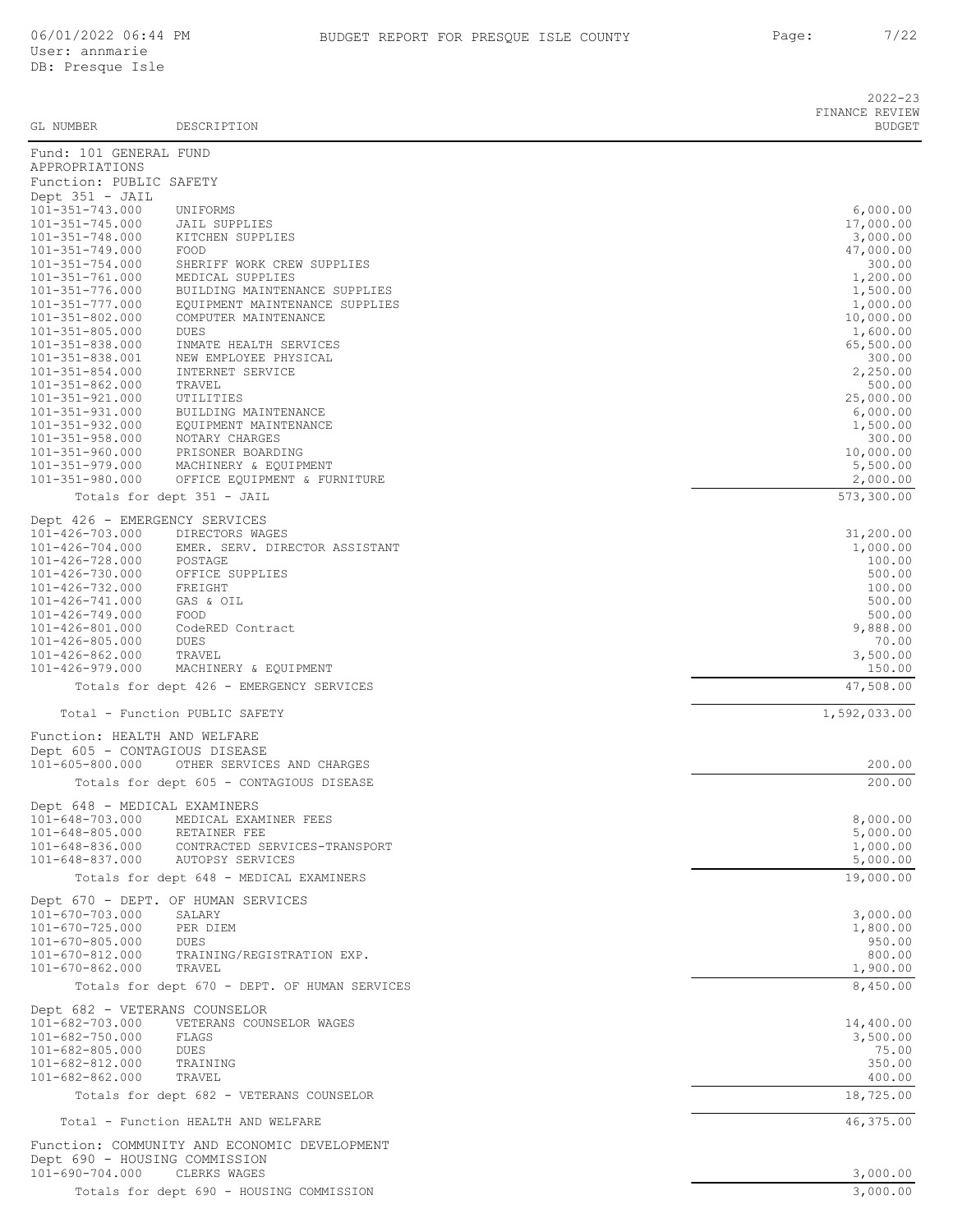2022-23

| GL NUMBER                                      | DESCRIPTION                                                               | FINANCE REVIEW<br><b>BUDGET</b> |
|------------------------------------------------|---------------------------------------------------------------------------|---------------------------------|
| Fund: 101 GENERAL FUND<br>APPROPRIATIONS       |                                                                           |                                 |
|                                                | Function: COMMUNITY AND ECONOMIC DEVELOPMENT                              |                                 |
|                                                | Total - Function COMMUNITY AND ECONOMIC DEVELOPME                         | 3,000.00                        |
|                                                | Function: RECREATION AND CULTURE<br>Dept 753 - 40 MILE POINT LIGHTHOUSE   |                                 |
| 101-753-728.000                                | POSTAGE                                                                   | 50.00                           |
| 101-753-741.000                                | GAS & OIL                                                                 | 175.00                          |
| 101-753-779.000<br>101-753-828.000             | CUSTODIAL SUPPLIES<br>GARBAGE PICK-UP                                     | 800.00<br>650.00                |
| 101-753-840.000                                | WATER SAMPLE TESTING                                                      | 300.00                          |
| 101-753-921.000                                | UTILITIES                                                                 | 3,600.00                        |
| 101-753-931.000                                | BUILDING MAINTENANCE                                                      | 2,000.00                        |
| 101-753-932.000<br>101-753-935.000             | EQUIPMENT MAINTENANCE<br>GROUNDS MAINTENANCE                              | 300.00<br>1,000.00              |
|                                                | Totals for dept 753 - 40 MILE POINT LIGHTHOUSE                            | 8,875.00                        |
| Dept 802 - PLAT BOARD                          |                                                                           |                                 |
| 101-802-703.000                                | PER DIEM                                                                  | 60.00                           |
|                                                | Totals for dept 802 - PLAT BOARD                                          | 60.00                           |
|                                                | Total - Function RECREATION AND CULTURE                                   | 8,935.00                        |
| Function: OTHER FUNCTIONS                      |                                                                           |                                 |
| Dept 851 - BONDS AND INSURANCE                 |                                                                           |                                 |
| $101 - 851 - 908.000$<br>$101 - 851 - 908.001$ | PUBLIC OFFICIALS BONDS-TWP TREASUE                                        | 4,000.00                        |
| 101-851-909.000                                | PUBLIC OFFICIALS BONDS -COUNTY OFI<br>LIFE INSURANCE PREMIUMS             | 1,500.00<br>3,000.00            |
| 101-851-910.000                                | SICK AND ACCIDENT PREMIUMS                                                | 10,500.00                       |
| 101-851-911.000                                | PROPERTY & LIABILITY INSURANCE                                            | 105,000.00                      |
| 101-851-911.001<br>101-851-912.000             | WORKERS COMPENSATION INSURANCE<br>LIABILITY -DEDUCTIBLES                  | 25,000.00<br>9,000.00           |
|                                                | Totals for dept 851 - BONDS AND INSURANCE                                 | 158,000.00                      |
| Dept 852 - HEALTH INSURANCE                    |                                                                           |                                 |
| 101-852-714.000                                | DENTAL INSURANCE PREMIUM                                                  | 50,000.00                       |
| 101-852-716.000<br>101-852-716.010             | HOSPITALIZATION INSURANCE<br>HRA PROCESSING FEES                          | 610,000.00<br>4,800.00          |
| 101-852-726.000                                | HSA - EMPLOYER CONTRIBUTIONS                                              | 130,000.00                      |
| $101 - 852 - 805.000$                          | <b>DUES</b>                                                               | 500.00                          |
| $101 - 852 - 965.000$                          | PAYMENT IN LIEU OF HEALTH INS. PRE                                        | 68,000.00                       |
|                                                | Totals for dept 852 - HEALTH INSURANCE                                    | 863,300.00                      |
| 101-862-715.000                                | Dept 862 - EMPLOYER'S SHARE OF SOCIAL SECURITY<br>EMLOYER SOCIAL SECURITY | 163,000.00                      |
|                                                | Totals for dept 862 - EMPLOYER'S SHARE OF SOCIA                           | 163,000.00                      |
| 101-863-715.000                                | Dept 863 - EMPLOYER'S SHARE OF MEDICARE<br>EMPLOYER MEDICARE              | 32,000.00                       |
|                                                | Totals for dept 863 - EMPLOYER'S SHARE OF MEDIC                           | 32,000.00                       |
|                                                | Dept 896 - COMMUNICATIONS EXPENSE                                         |                                 |
| 101-896-802.000                                | INTERNET CONSULT/ MAINT FEE                                               | 1,100.00                        |
| 101-896-807.000                                | CONSULTANT                                                                | 20,000.00                       |
| 101-896-852.000<br>101-896-854.000             | TELEPHONE<br>INTERNET SERVICE                                             | 23,000.00<br>3,000.00           |
| $101 - 896 - 855.000$                          | VIRTUAL BACK-UP AGREEMENT                                                 | 3,200.00                        |
| 101-896-932.000                                | TELEPHONE MAINTENANCE                                                     | 1,500.00                        |
| $101 - 896 - 979.000$                          | MACHINERY & EQUIPMENT                                                     | 2,000.00                        |
|                                                | Totals for dept 896 - COMMUNICATIONS EXPENSE                              | 53,800.00                       |
|                                                | Total - Function OTHER FUNCTIONS                                          | 1,270,100.00                    |
| Function: TRANSFERS IN                         |                                                                           |                                 |
| Dept 956 - RETIREMENT<br>101-956-718.000       | RETIREMENT                                                                | 550,000.00                      |
|                                                | Totals for dept 956 - RETIREMENT                                          | 550,000.00                      |
| Dept 958 - DUPLICATING                         |                                                                           |                                 |
| 101-958-730.000                                | OFFICE SUPPLIES                                                           | 5,000.00                        |
| 101-958-828.000                                | RECYCLABLE PICKUP                                                         | 2,700.00                        |
|                                                | Totals for dept 958 - DUPLICATING                                         | 7,700.00                        |
|                                                | Total - Function TRANSFERS IN                                             | 557,700.00                      |
| TOTAL APPROPRIATIONS                           |                                                                           | 6, 253, 174.25                  |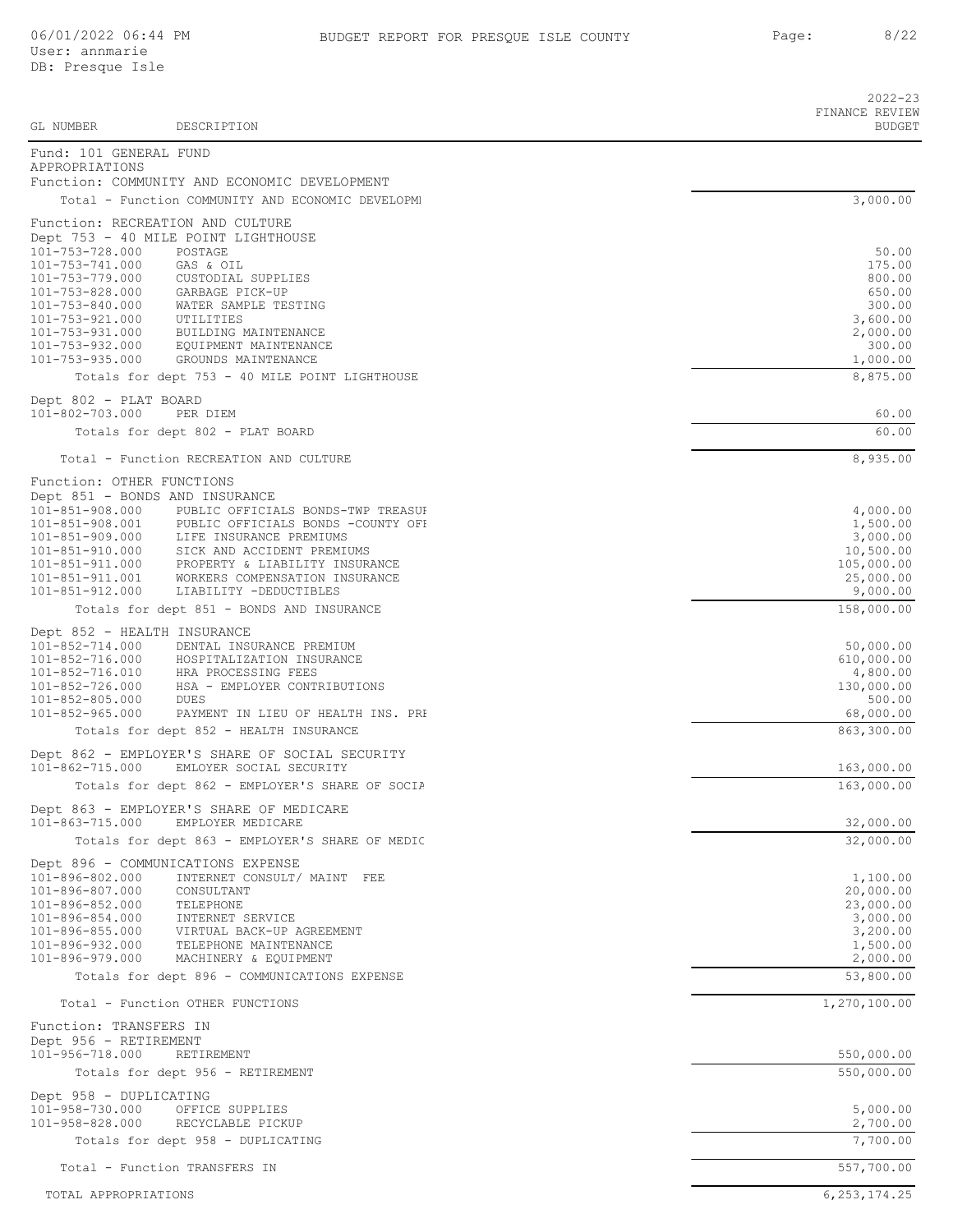|                                              |                                                                   | $2022 - 23$<br>FINANCE REVIEW |
|----------------------------------------------|-------------------------------------------------------------------|-------------------------------|
| GL NUMBER                                    | DESCRIPTION                                                       | <b>BUDGET</b>                 |
| Fund: 101 GENERAL FUND                       |                                                                   |                               |
|                                              | NET OF REVENUES/APPROPRIATIONS - FUND 101                         | 5, 153.58                     |
|                                              | BEGINNING FUND BALANCE<br>ENDING FUND BALANCE                     |                               |
| Fund: 201 ROAD COMMISSION                    |                                                                   |                               |
| ESTIMATED REVENUES                           |                                                                   |                               |
| Function: Unclassified<br>Dept 000           |                                                                   |                               |
| 201-000-575.000                              | STATE GRANTS - ROAD COMMISSION                                    | 6,766,762.00                  |
| 201-000-580.000                              | LOCAL UNIT CONTRIBUTION - ROAD COM                                | 250,000.00                    |
| $201 - 000 - 665.000$                        | C. D. INTEREST-ROAD COMMISSION<br>Totals for dept 000 -           | 4,000.00<br>7,020,762.00      |
|                                              |                                                                   |                               |
|                                              | Total - Function Unclassified                                     | 7,020,762.00                  |
| TOTAL ESTIMATED REVENUES                     |                                                                   | 7,020,762.00                  |
| APPROPRIATIONS                               |                                                                   |                               |
| Function: Unclassified<br>Dept 000           |                                                                   |                               |
| $201 - 000 - 701.000$                        | ROAD COMMISSION PAYMENT                                           | 7,020,762.00                  |
|                                              | Totals for dept 000 -                                             | 7,020,762.00                  |
|                                              | Total - Function Unclassified                                     | 7,020,762.00                  |
| TOTAL APPROPRIATIONS                         |                                                                   | 7,020,762.00                  |
|                                              | NET OF REVENUES/APPROPRIATIONS - FUND 201                         |                               |
|                                              | BEGINNING FUND BALANCE                                            |                               |
|                                              | ENDING FUND BALANCE<br>Fund: 208 PARKS & RECREATION-40 MILE POINT |                               |
| ESTIMATED REVENUES                           |                                                                   |                               |
| Function: Unclassified                       |                                                                   |                               |
| Dept 000<br>208-000-671.000                  | RENTAL - FOG SIGNAL BUILDING                                      | 600.00                        |
|                                              | Totals for dept 000 -                                             | 600.00                        |
|                                              | Total - Function Unclassified                                     | 600.00                        |
| TOTAL ESTIMATED REVENUES                     |                                                                   | 600.00                        |
|                                              | NET OF REVENUES/APPROPRIATIONS - FUND 208                         | 600.00                        |
|                                              |                                                                   |                               |
|                                              | BEGINNING FUND BALANCE<br>ENDING FUND BALANCE                     |                               |
| Fund: 211 911 FUND                           |                                                                   |                               |
| ESTIMATED REVENUES<br>Function: Unclassified |                                                                   |                               |
| Dept 000                                     |                                                                   |                               |
| 211-000-575.000                              | STATE GRANTS - 911 FUND                                           | 140,000.00                    |
| 211-000-575.010<br>211-000-687.000           | TRAINING 911 PERSONNEL<br>REFUNDS & REBATES                       | 2,000.00<br>310,000.00        |
|                                              | Totals for dept 000 -                                             | 452,000.00                    |
|                                              | Total - Function Unclassified                                     | 452,000.00                    |
| TOTAL ESTIMATED REVENUES                     |                                                                   | 452,000.00                    |
| APPROPRIATIONS                               |                                                                   |                               |
| Function: Unclassified                       |                                                                   |                               |
| Dept 000<br>211-000-703.000                  | 911 COORDINATOR WAGE                                              | 13,000.00                     |
| 211-000-703.001                              | 911 ASSISTANT WAGES                                               | 1,500.00                      |
| 211-000-704.000                              | CLERK'S WAGES                                                     | 146,000.00                    |
| 211-000-709.000<br>211-000-714.000           | HOLIDAY & OVERTIME PAY<br>DENTAL INSURANCE                        | 14,000.00<br>1,600.00         |
| 211-000-716.000                              | HEALTH INSURANCE                                                  | 24,000.00                     |
| 211-000-716.010                              | HRA PROCESSING FEES                                               | 200.00                        |
| 211-000-726.000<br>211-000-730.000           | HSA - EMPLOYER CONTRIBUTIONS<br>OFFICE SUPPLIES                   | 5,000.00<br>500.00            |
| 211-000-732.000                              | FREIGHT                                                           | 100.00                        |
| 211-000-743.000                              | UNIFORMS                                                          | 3,000.00                      |
| 211-000-800.001<br>211-000-802.000           | 800 MHZ PAGER PAYMENT<br>COMPUTER SERVICES                        | 125,000.00<br>2,000.00        |
| 211-000-812.000                              | TRAINING                                                          | 3,000.00                      |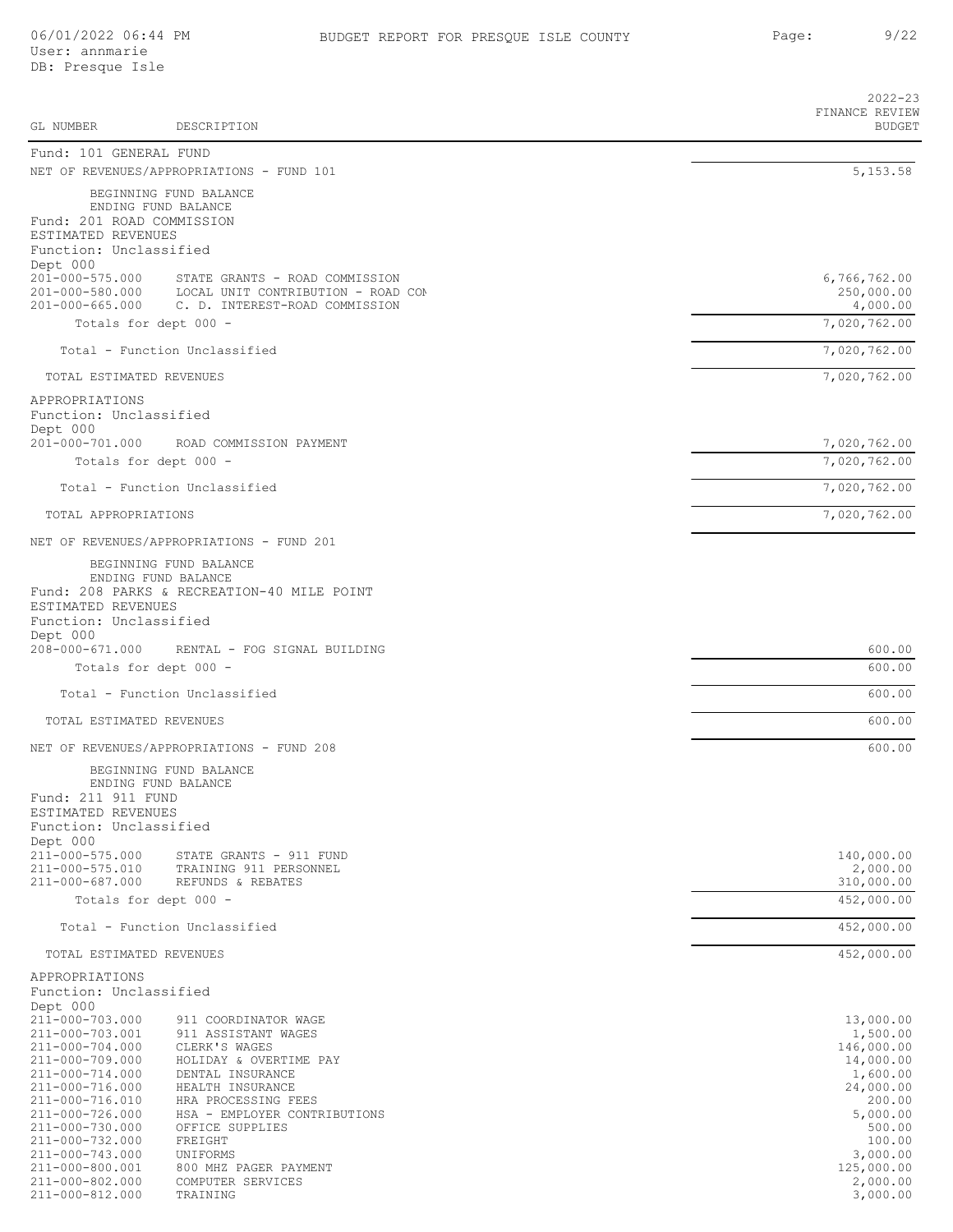|                                                 |                                                                            | $2022 - 23$<br>FINANCE REVIEW |
|-------------------------------------------------|----------------------------------------------------------------------------|-------------------------------|
| GL NUMBER                                       | DESCRIPTION                                                                | <b>BUDGET</b>                 |
| Fund: 211 911 FUND<br>APPROPRIATIONS            |                                                                            |                               |
| Function: Unclassified                          |                                                                            |                               |
| Dept 000                                        |                                                                            |                               |
| 211-000-838.000<br>211-000-862.000              | HEALTH SERVICES<br>TRAVEL                                                  | 300.00<br>600.00              |
| 211-000-901.000                                 | ADVERTISING                                                                | 100.00                        |
| 211-000-909.000                                 | TERM LIFE INSURANCE PREMIUMS                                               | 150.00                        |
| 211-000-910.000<br>211-000-931.000              | SHORT TERM DISABILITY INSURANCE<br>BUILDING MAINTENANCE                    | 1,200.00<br>15,000.00         |
| 211-000-932.000                                 | EQUIPMENT MAINTENANCE                                                      | 40,000.00                     |
| 211-000-980.000                                 | OFFICE EQUIPMENT AND FURNITURE                                             | 4,000.00                      |
|                                                 | Totals for dept 000 -                                                      | 400, 250.00                   |
|                                                 | Total - Function Unclassified                                              | 400,250.00                    |
| Function: OTHER FUNCTIONS                       |                                                                            |                               |
| 211-862-715.000                                 | Dept 862 - EMPLOYER'S SHARE OF SOCIAL SECURITY<br>EMPLOYER SOCIAL SECURITY |                               |
|                                                 | Totals for dept 862 - EMPLOYER'S SHARE OF SOCIA                            | 11,000.00<br>11,000.00        |
|                                                 | Dept 863 - EMPLOYER'S SHARE OF MEDICARE                                    |                               |
| $211 - 863 - 715.000$                           | EMPLOYER MEDICARE                                                          | 2,600.00                      |
|                                                 | Totals for dept 863 - EMPLOYER'S SHARE OF MEDIC                            | 2,600.00                      |
|                                                 | Total - Function OTHER FUNCTIONS                                           | 13,600.00                     |
| TOTAL APPROPRIATIONS                            |                                                                            | 413,850.00                    |
|                                                 | NET OF REVENUES/APPROPRIATIONS - FUND 211                                  | 38,150.00                     |
|                                                 | BEGINNING FUND BALANCE                                                     |                               |
|                                                 | ENDING FUND BALANCE                                                        |                               |
|                                                 | Fund: 215 F. O. C. ADMINISTRATION FUND                                     |                               |
| ESTIMATED REVENUES<br>Function: Unclassified    |                                                                            |                               |
| Dept 000                                        |                                                                            |                               |
| 215-000-562.000                                 | COOPERATIVE REIMBURSEMENT-FOC                                              | 187,542.40                    |
| 215-000-575.000                                 | F.O.C. - FEDERAL INCENTIVES<br>215-000-616.000 FRIEND OF COURT SERVICE FEE | 14,740.00<br>7,500.00         |
|                                                 | 215-000-616.010 PROCESSING FEE-COUNTY SHARE-FOC                            | 1,350.00                      |
| 215-000-620.000                                 | NON 4-D JUDGMENT                                                           | 2,500.00                      |
| 215-000-621.000 4-D JUDGMENT<br>215-000-699.000 | REVENUE BY TRANSFER - F. O. C. FUM                                         | 300.00<br>25,000.00           |
|                                                 | Totals for dept 000 -                                                      | 238,932.40                    |
|                                                 | Total - Function Unclassified                                              | 238,932.40                    |
|                                                 |                                                                            | 238,932.40                    |
| TOTAL ESTIMATED REVENUES                        |                                                                            |                               |
| APPROPRIATIONS<br>Function: Unclassified        |                                                                            |                               |
| Dept 000                                        |                                                                            |                               |
| 215-000-702.000                                 | WAGES FOC OFF. SUPERVISOR                                                  | 42,500.00                     |
| 215-000-702.010                                 | WAGES FOC CLERK                                                            | 37,898.00                     |
| 215-000-702.050<br>215-000-714.000              | PARTTIME CLERK/TYPIST<br>DENTAL INSURANCE PREMIUM                          | 36,733.00<br>600.00           |
| 215-000-716.000                                 | HOSPITALIZATION INSURANCE                                                  | 33,204.00                     |
| 215-000-716.020                                 | HRA PROCESSING FEES                                                        | 1,200.00                      |
| 215-000-725.000<br>215-000-728.000              | CHEBOYGAN CO. PERSONNEL COSTS<br>POSTAGE                                   | 55,000.00<br>2,500.00         |
| 215-000-729.000                                 | PRINTING                                                                   | 500.00                        |
| 215-000-730.000                                 | OFFICE SUPPLIES                                                            | 3,000.00                      |
| 215-000-805.000<br>215-000-807.000              | DUES<br>CONTRACTUAL SERVICES                                               | 250.00<br>7,500.00            |
| 215-000-812.000                                 | TRAINING                                                                   | 2,800.00                      |
| 215-000-824.000                                 | BANKING CHARGES                                                            | 500.00                        |
| 215-000-838.000                                 | NEW EMPLOYEE PHYSICAL                                                      | 300.00                        |
| 215-000-852.000<br>215-000-862.000              | TELEPHONE<br>TRAVEL                                                        | 900.00<br>6,500.00            |
| 215-000-909.000                                 | TERM LIFE INSURANCE PREMIUMS                                               | 120.00                        |
| 215-000-910.000                                 | SHORT TERM DISABILITY INSURANCE                                            | 530.00                        |
| 215-000-933.000<br>215-000-942.000              | OFFICE EQUIPMENT MAINTENANCE<br>EQUIPMENT RENTAL                           | 1,600.00<br>700.00            |
| 215-000-958.000                                 | NOTARY FEE                                                                 | 75.00                         |
| 215-000-965.000                                 | PAYMENT IN LIEU OF HEALTH INS. PRE                                         | 3,204.00                      |
| 215-000-978.000                                 | <b>BOOKS</b>                                                               | 800.00                        |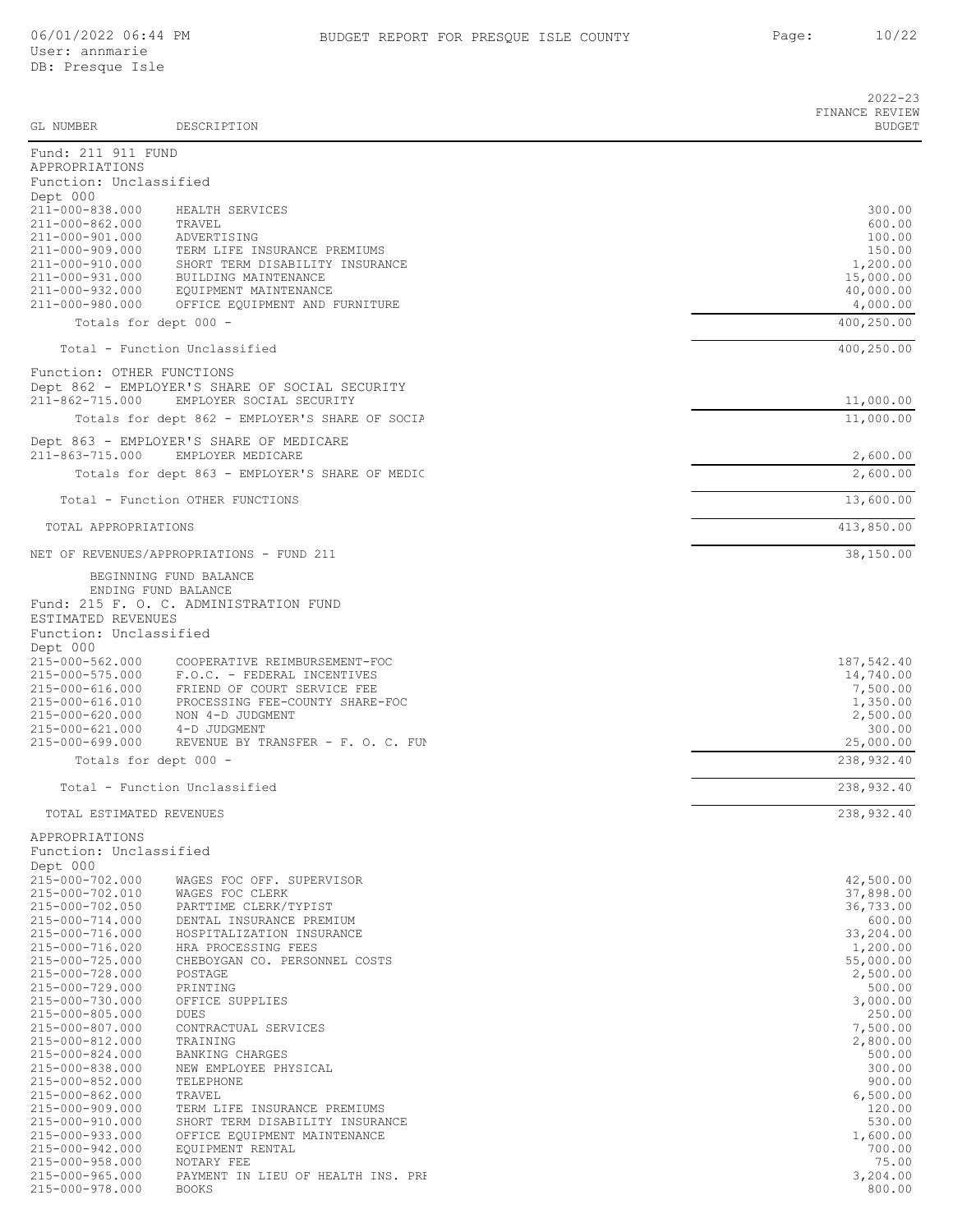|                                                                                                                                                                      | $2022 - 23$<br>FINANCE REVIEW                |
|----------------------------------------------------------------------------------------------------------------------------------------------------------------------|----------------------------------------------|
| GL NUMBER<br>DESCRIPTION                                                                                                                                             | <b>BUDGET</b>                                |
| Fund: 215 F. O. C. ADMINISTRATION FUND<br>APPROPRIATIONS<br>Function: Unclassified<br>Dept 000                                                                       |                                              |
| 215-000-980.000<br>OFFICE EQUIPMENT AND FURNITURE<br>Totals for dept 000 -                                                                                           | 1,500.00<br>240, 414.00                      |
| Total - Function Unclassified                                                                                                                                        | 240, 414.00                                  |
| Function: OTHER FUNCTIONS                                                                                                                                            |                                              |
| Dept 862 - EMPLOYER'S SHARE OF SOCIAL SECURITY<br>215-862-715.000<br>EMPLOYER SOCIAL SECURITY                                                                        | 6,392.00                                     |
| Totals for dept 862 - EMPLOYER'S SHARE OF SOCIA                                                                                                                      | 6,392.00                                     |
| Dept 863 - EMPLOYER'S SHARE OF MEDICARE<br>215-863-715.000<br>EMPLOYER MEDICARE                                                                                      | 1,494.95                                     |
| Totals for dept 863 - EMPLOYER'S SHARE OF MEDIC                                                                                                                      | 1,494.95                                     |
| Total - Function OTHER FUNCTIONS                                                                                                                                     | 7,886.95                                     |
| TOTAL APPROPRIATIONS                                                                                                                                                 | 248,300.95                                   |
| NET OF REVENUES/APPROPRIATIONS - FUND 215                                                                                                                            | (9, 368.55)                                  |
| BEGINNING FUND BALANCE<br>ENDING FUND BALANCE<br>Fund: 225 RESOURCE RECOVERY FUND<br>ESTIMATED REVENUES<br>Function: Unclassified                                    |                                              |
| Dept 000<br>225-000-580.001<br>RECYCLING MILLAGE (BEGINNING W2014                                                                                                    | 153,746.00                                   |
| Totals for dept 000 -                                                                                                                                                | 153,746.00                                   |
| Total - Function Unclassified                                                                                                                                        | 153,746.00                                   |
| TOTAL ESTIMATED REVENUES                                                                                                                                             | 153,746.00                                   |
| APPROPRIATIONS<br>Function: Unclassified<br>Dept 000                                                                                                                 |                                              |
| 225-000-800.000<br>OTHER SERVICES AND CHARGES<br>225-000-827.000<br>SNOW REMOVAL<br>RECYCLABLE PICKUP<br>225-000-828.000<br>225-000-829.000<br>RECYCLABLE PROCESSING | 2,500.00<br>100.00<br>90,000.00<br>50,000.00 |
| Totals for dept 000 -                                                                                                                                                | 142,600.00                                   |
| Total - Function Unclassified                                                                                                                                        | 142,600.00                                   |
| TOTAL APPROPRIATIONS                                                                                                                                                 | 142,600.00                                   |
| NET OF REVENUES/APPROPRIATIONS - FUND 225                                                                                                                            | 11,146.00                                    |
| BEGINNING FUND BALANCE<br>ENDING FUND BALANCE<br>Fund: 228 DRUNK DRIVING FUND<br>ESTIMATED REVENUES<br>Function: Unclassified<br>Dept 000                            |                                              |
| 228-000-687.000<br>REFUNDS & REBATES                                                                                                                                 | 100.00                                       |
| Totals for dept 000 -                                                                                                                                                | 100.00                                       |
| Total - Function Unclassified                                                                                                                                        | 100.00                                       |
| TOTAL ESTIMATED REVENUES                                                                                                                                             | 100.00                                       |
| APPROPRIATIONS<br>Function: Unclassified<br>Dept 026 - DISTRICT COURT                                                                                                |                                              |
| 228-026-732.000<br>FREIGHT<br>228-026-980.000<br>OFFICE EQUIPMENT & FURNITURE                                                                                        | 500.00<br>10,000.00                          |
| Totals for dept 026 - DISTRICT COURT                                                                                                                                 | 10,500.00                                    |
| Total - Function Unclassified                                                                                                                                        | 10,500.00                                    |
| TOTAL APPROPRIATIONS                                                                                                                                                 | 10,500.00                                    |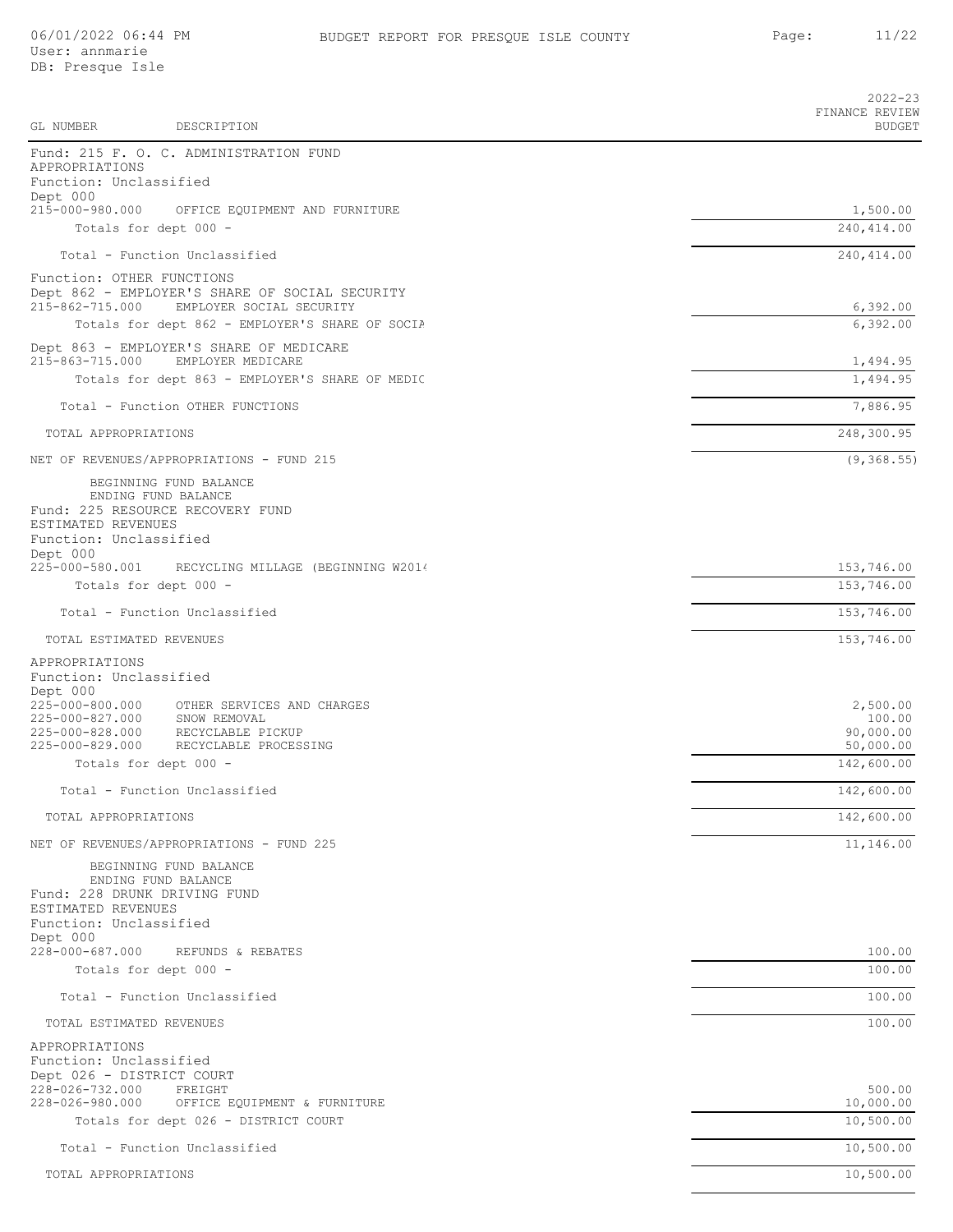|                                    |                                                                  | $2022 - 23$                     |
|------------------------------------|------------------------------------------------------------------|---------------------------------|
| GL NUMBER                          | DESCRIPTION                                                      | FINANCE REVIEW<br><b>BUDGET</b> |
| Fund: 228 DRUNK DRIVING FUND       |                                                                  |                                 |
|                                    | NET OF REVENUES/APPROPRIATIONS - FUND 228                        | (10, 400.00)                    |
|                                    | BEGINNING FUND BALANCE                                           |                                 |
| ENDING FUND BALANCE                | Fund: 249 BUILDING OFFICIAL & ZONING FUND                        |                                 |
| ESTIMATED REVENUES                 |                                                                  |                                 |
| Function: Unclassified             |                                                                  |                                 |
| Dept 000<br>249-000-609.000        | ZONING PERMITS                                                   | 2,000.00                        |
| 249-000-610.000                    | BUILDING PERMITS                                                 | 70,000.00                       |
| 249-000-611.000                    | SOIL EROSION PERMITS                                             | 20,000.00                       |
| 249-000-612.000<br>249-000-613.000 | ZBA/PLANNING COMMISSION<br>ZONING ORDINANCE                      | 600.00<br>100.00                |
| 249-000-614.000                    | SP. INSP/INVEST. COST                                            | 1,300.00                        |
| 249-000-615.000                    | COPIES/CODE BOOKS                                                | 200.00                          |
| 249-000-636.000<br>249-000-637.000 | MECHANICAL PERMIT - 20%<br>ELECTRICAL PERMITS - 20%              | 7,000.00<br>7,000.00            |
| 249-000-638.000                    | PLUMBING PERMITS - 20%                                           | 7,000.00                        |
| 249-000-699.000                    | REVENUE BY TRANSFER-BUILDING & ZON                               | 15,000.00                       |
| Totals for dept 000 -              |                                                                  | 130,200.00                      |
|                                    | Total - Function Unclassified                                    | 130,200.00                      |
| TOTAL ESTIMATED REVENUES           |                                                                  | 130,200.00                      |
| APPROPRIATIONS                     |                                                                  |                                 |
| Function: Unclassified             |                                                                  |                                 |
| Dept 000<br>249-000-703.000        | BUILDING OFFICIALS WAGES                                         | 45,552.00                       |
| 249-000-703.010                    | OVERTIME WAGES                                                   | 4,000.00                        |
| 249-000-704.000                    | CLERK'S WAGES                                                    | 38,400.00                       |
| 249-000-705.000<br>249-000-714.000 | PER DIEM<br>DENTAL INSURANCE PREMIUM                             | 4,500.00<br>1,080.00            |
| 249-000-716.000                    | HOSPITALIZATION INSURANCE                                        | 16,800.00                       |
| 249-000-726.000                    | HSA - EMPLOYER CONTRIBUTIONS<br>POSTAGE                          | 2,800.00                        |
| 249-000-728.000<br>249-000-730.000 | OFFICE SUPPLIES                                                  | 800.00<br>1,000.00              |
| 249-000-741.000                    | GAS AND OIL                                                      | 5,000.00                        |
| 249-000-802.000<br>249-000-805.000 | CONTRACT SERVICES - SOIL CONSER.                                 | 30,500.00                       |
| 249-000-806.000                    | <b>DUES</b><br>LEGAL FEES                                        | 700.00<br>200.00                |
| 249-000-807.000                    | RECREATION PLAN EXPENSES                                         | 2,500.00                        |
| 249-000-807.010                    | CONSULTANT                                                       | 8,200.00                        |
| 249-000-812.000<br>249-000-815.000 | TRAINING<br>TOWING                                               | 600.00<br>150.00                |
| 249-000-820.000                    | COMPUTER SOFTWARE SUPPORT                                        | 5,000.00                        |
| 249-000-862.000<br>249-000-901.000 | TRAVEL<br>ADVERTISING                                            | 1,500.00<br>1,000.00            |
| 249-000-909.000                    | TERM LIFE INSURANCE PREMIUMS                                     | 100.00                          |
| 249-000-910.000                    | SHORT TERM DISABILITY INSURANCE                                  | 540.00                          |
| 249-000-934.000<br>249-000-965.000 | VEHICLE MAINTENANCE<br>PAYMENT IN LIEU OF HEALTH INS. PRI        | 2,000.00<br>4,800.00            |
| 249-000-978.000                    | <b>BOOKS</b>                                                     | 1,000.00                        |
| 249-000-999.000                    | TRANSFER TO VEH/EQUIP FUND                                       | 15,000.00                       |
| Totals for dept 000 -              |                                                                  | 193,722.00                      |
|                                    | Total - Function Unclassified                                    | 193,722.00                      |
| Function: OTHER FUNCTIONS          | Dept 862 - EMPLOYER'S SHARE OF SOCIAL SECURITY                   |                                 |
| 249-862-715.000                    | EMPLOYER SOCIAL SECURITY                                         | 6,000.00                        |
|                                    | Totals for dept 862 - EMPLOYER'S SHARE OF SOCIA                  | 6,000.00                        |
|                                    | Dept 863 - EMPLOYER'S SHARE OF MEDICARE                          |                                 |
| 249-863-715.000                    | EMPLOYER MEDICARE                                                | 1,500.00                        |
|                                    | Totals for dept 863 - EMPLOYER'S SHARE OF MEDIC                  | 1,500.00                        |
|                                    | Total - Function OTHER FUNCTIONS                                 | 7,500.00                        |
| TOTAL APPROPRIATIONS               |                                                                  | 201,222.00                      |
|                                    | NET OF REVENUES/APPROPRIATIONS - FUND 249                        | (71, 022.00)                    |
| ENDING FUND BALANCE                | BEGINNING FUND BALANCE<br>Fund: 256 REGISTER OF DEEDS TECH. FUND |                                 |
| ESTIMATED REVENUES                 |                                                                  |                                 |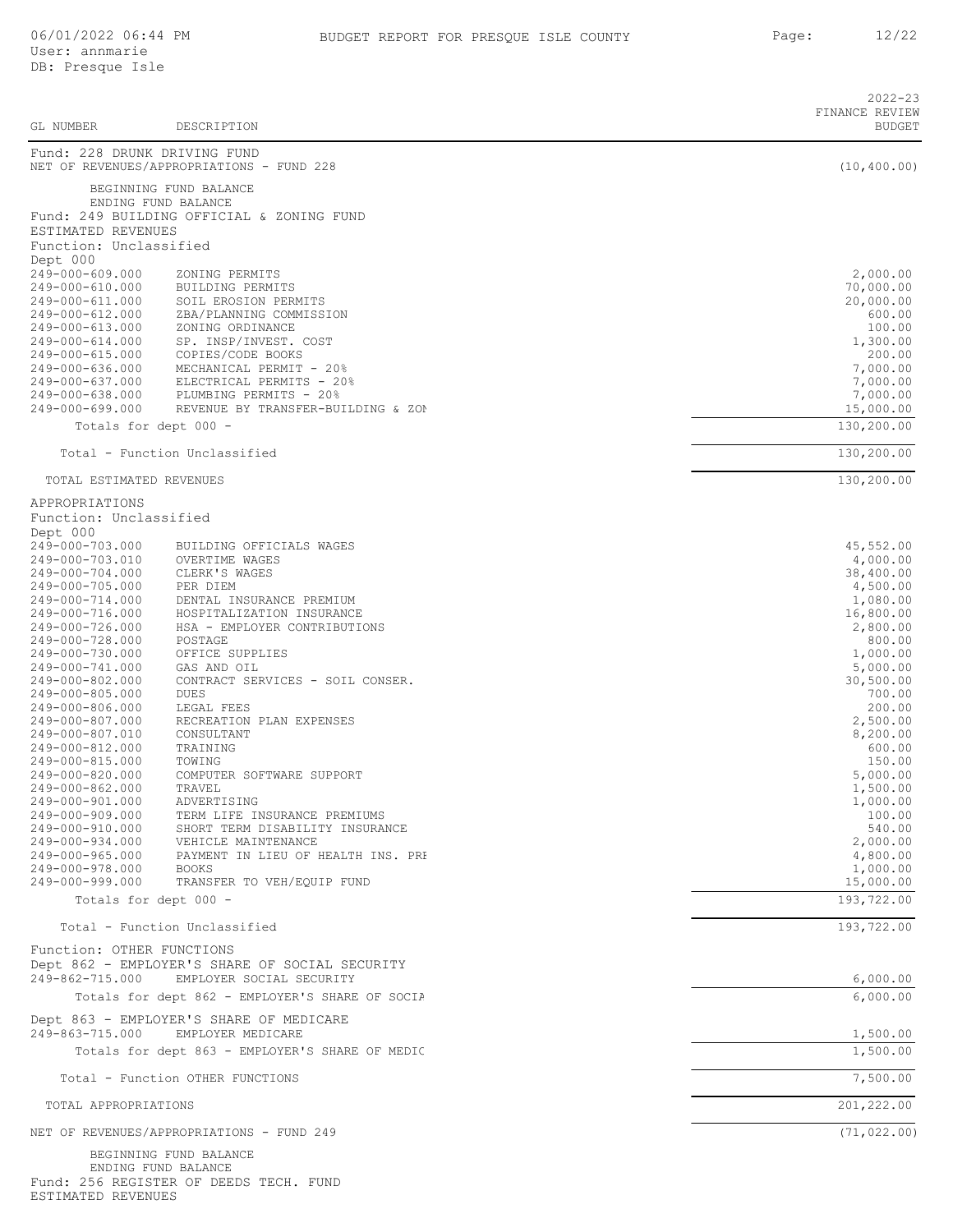Function: Unclassified

Dept 000

|                                                                                                                                   |                                                                                                                                  | $2022 - 23$                                                                        |
|-----------------------------------------------------------------------------------------------------------------------------------|----------------------------------------------------------------------------------------------------------------------------------|------------------------------------------------------------------------------------|
| GL NUMBER                                                                                                                         | DESCRIPTION                                                                                                                      | FINANCE REVIEW<br><b>BUDGET</b>                                                    |
| ESTIMATED REVENUES<br>Function: Unclassified                                                                                      | Fund: 256 REGISTER OF DEEDS TECH. FUND                                                                                           |                                                                                    |
| Dept 000<br>256-000-580.000                                                                                                       | REGISTER OF DEEDS COLLECTIONS                                                                                                    | 25,000.00                                                                          |
| Totals for dept 000 -                                                                                                             |                                                                                                                                  | 25,000.00                                                                          |
|                                                                                                                                   | Total - Function Unclassified                                                                                                    | 25,000.00                                                                          |
| TOTAL ESTIMATED REVENUES                                                                                                          |                                                                                                                                  | 25,000.00                                                                          |
| APPROPRIATIONS<br>Function: Unclassified<br>Dept 000                                                                              |                                                                                                                                  |                                                                                    |
| 256-000-732.000<br>256-000-800.000<br>256-000-805.000<br>256-000-812.000<br>256-000-862.000<br>256-000-980.000                    | FREIGHT<br>CONTRACTED SERVICES<br>DUES<br>TRAINING/REGISTRATION EXP.<br>TRAVEL<br>OFFICE EQUIPMENT & FURNITURE                   | 200.00<br>49,000.00<br>110.00<br>700.00<br>1,000.00<br>400.00                      |
| Totals for dept 000 -                                                                                                             |                                                                                                                                  | 51,410.00                                                                          |
|                                                                                                                                   | Total - Function Unclassified                                                                                                    | 51,410.00                                                                          |
| TOTAL APPROPRIATIONS                                                                                                              |                                                                                                                                  | 51,410.00                                                                          |
|                                                                                                                                   | NET OF REVENUES/APPROPRIATIONS - FUND 256                                                                                        | (26, 410.00)                                                                       |
| ESTIMATED REVENUES<br>Function: Unclassified                                                                                      | BEGINNING FUND BALANCE<br>ENDING FUND BALANCE<br>Fund: 260 MI INDIGENT DEFENSE COMMISSION (MIDC)                                 |                                                                                    |
| Dept 000<br>260-000-575.000                                                                                                       | STATE GRANTS AGREEMENT                                                                                                           | 85,876.79                                                                          |
| 260-000-699.000<br>Totals for dept 000 -                                                                                          | REVENUE BY TRANSFER                                                                                                              | 75,488.00<br>161, 364.79                                                           |
|                                                                                                                                   | Total - Function Unclassified                                                                                                    | 161,364.79                                                                         |
| TOTAL ESTIMATED REVENUES                                                                                                          |                                                                                                                                  | 161, 364.79                                                                        |
| APPROPRIATIONS<br>Function: Unclassified<br>Dept 000                                                                              |                                                                                                                                  |                                                                                    |
| 260-000-704.000<br>260-000-808.000<br>260-000-812.000<br>260-000-817.000<br>260-000-834.000<br>260-000-852.000<br>260-000-862.000 | CLERKS WAGES<br>TRANSCRIPTS<br>TRAINING/REGISTRATION EXP.<br>COURT APPOINTED COUNSEL<br>EXPERTS/INVESTIGATORS<br>ICHAT<br>TRAVEL | 9,100.00<br>5,000.00<br>4,500.00<br>126,000.00<br>1,000.00<br>4,000.00<br>2,200.00 |
| Totals for dept 000 -                                                                                                             |                                                                                                                                  | 151,800.00                                                                         |
|                                                                                                                                   | Total - Function Unclassified                                                                                                    | 151,800.00                                                                         |
| Function: OTHER FUNCTIONS<br>260-862-715.000                                                                                      | Dept 862 - EMPLOYER'S SHARE OF SOCIAL SECURITY<br>MEDICARE                                                                       | 485.00                                                                             |
|                                                                                                                                   | Totals for dept 862 - EMPLOYER'S SHARE OF SOCIA                                                                                  | 485.00                                                                             |
| 260-863-715.000                                                                                                                   | Dept 863 - EMPLOYER'S SHARE OF MEDICARE<br>MEDICARE                                                                              | 132.00                                                                             |
|                                                                                                                                   | Totals for dept 863 - EMPLOYER'S SHARE OF MEDIC                                                                                  | 132.00                                                                             |
|                                                                                                                                   | Total - Function OTHER FUNCTIONS                                                                                                 | 617.00                                                                             |
| TOTAL APPROPRIATIONS                                                                                                              |                                                                                                                                  | 152, 417.00                                                                        |
|                                                                                                                                   | NET OF REVENUES/APPROPRIATIONS - FUND 260                                                                                        | 8,947.79                                                                           |
| ESTIMATED REVENUES                                                                                                                | BEGINNING FUND BALANCE<br>ENDING FUND BALANCE<br>Fund: 263 CONCEALED PISTOL LICENSE FUND                                         |                                                                                    |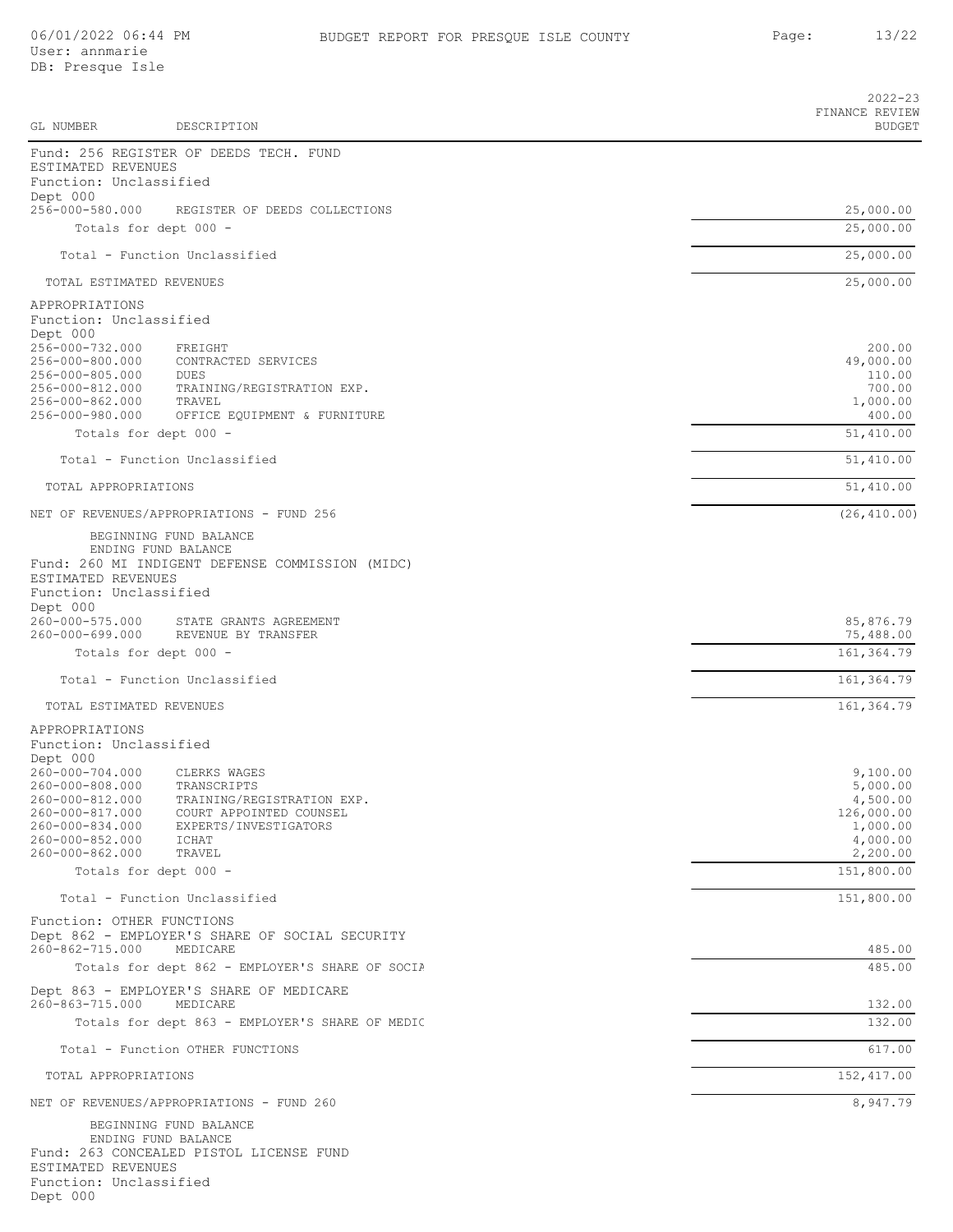|                                                                            | DESCRIPTION                                                                | $2022 - 23$<br>FINANCE REVIEW<br><b>BUDGET</b> |
|----------------------------------------------------------------------------|----------------------------------------------------------------------------|------------------------------------------------|
| GL NUMBER                                                                  |                                                                            |                                                |
| ESTIMATED REVENUES<br>Function: Unclassified                               | Fund: 263 CONCEALED PISTOL LICENSE FUND                                    |                                                |
| Dept 000<br>263-000-476.000                                                | CPL FEE DUE CLERK                                                          | 11,000.00                                      |
| Totals for dept 000 -                                                      |                                                                            | 11,000.00                                      |
|                                                                            | Total - Function Unclassified                                              | 11,000.00                                      |
|                                                                            |                                                                            |                                                |
| TOTAL ESTIMATED REVENUES                                                   |                                                                            | 11,000.00                                      |
| APPROPRIATIONS<br>Function: Unclassified                                   |                                                                            |                                                |
| Dept 000<br>263-000-728.000                                                | POSTAGE                                                                    | 400.00                                         |
| 263-000-730.000                                                            | OFFICE SUPPLIES                                                            | 1,000.00                                       |
| 263-000-732.000<br>263-000-800.000                                         | FREIGHT<br>OTHER SERVICES AND CHARGES                                      | 100.00<br>1,000.00                             |
| 263-000-812.000                                                            | TRAINING/REGISTRATION EXP.                                                 | 700.00                                         |
| 263-000-862.000<br>263-000-979.000                                         | TRAVEL<br>MACHINERY & EQUIPMENT                                            | 2,000.00<br>1,000.00                           |
| 263-000-999.000                                                            | TRANSFER OF FUNDS                                                          | 6,000.00                                       |
| Totals for dept 000 -                                                      |                                                                            | 12,200.00                                      |
|                                                                            | Total - Function Unclassified                                              | 12,200.00                                      |
| TOTAL APPROPRIATIONS                                                       |                                                                            | 12,200.00                                      |
|                                                                            | NET OF REVENUES/APPROPRIATIONS - FUND 263                                  | (1, 200.00)                                    |
|                                                                            | BEGINNING FUND BALANCE                                                     |                                                |
| ESTIMATED REVENUES<br>Function: Unclassified                               | ENDING FUND BALANCE<br>Fund: 264 COUNTY DEVELOPMENT COMM.                  |                                                |
| Dept 000<br>264-000-580.100<br>264-000-669.000                             | CONTRIBUTIONS - LOAN PAYMENT<br>INTEREST ON SPECIAL SAVINGS-CO. DH         | 300.00<br>28,000.00                            |
| Totals for dept 000 -                                                      |                                                                            | 28,300.00                                      |
|                                                                            | Total - Function Unclassified                                              | 28,300.00                                      |
| TOTAL ESTIMATED REVENUES                                                   |                                                                            | 28,300.00                                      |
| APPROPRIATIONS<br>Function: Unclassified<br>Dept 000                       |                                                                            |                                                |
| 264-000-706.000                                                            | PER DIEM                                                                   | 1,800.00                                       |
| 264-000-807.000<br>264-000-862.000                                         | TARGET ALPENA CONTRACT<br>TRAVEL                                           | 25,000.00<br>300.00                            |
| 264-000-901.000                                                            | ADVERTISING                                                                | 300.00                                         |
| Totals for dept 000 -                                                      |                                                                            | 27,400.00                                      |
|                                                                            | Total - Function Unclassified                                              | 27,400.00                                      |
| Function: OTHER FUNCTIONS<br>264-862-715.000                               | Dept 862 - EMPLOYER'S SHARE OF SOCIAL SECURITY<br>EMPLOYER SOCIAL SECURITY | 150.00                                         |
|                                                                            | Totals for dept 862 - EMPLOYER'S SHARE OF SOCIA                            | 150.00                                         |
| 264-863-715.000                                                            | Dept 863 - EMPLOYER'S SHARE OF MEDICARE<br>EMPLOYER MEDICARE               | 50.00                                          |
|                                                                            | Totals for dept 863 - EMPLOYER'S SHARE OF MEDIC                            | 50.00                                          |
|                                                                            | Total - Function OTHER FUNCTIONS                                           | 200.00                                         |
| TOTAL APPROPRIATIONS                                                       |                                                                            | 27,600.00                                      |
|                                                                            | NET OF REVENUES/APPROPRIATIONS - FUND 264                                  | 700.00                                         |
| Fund: 265 DRUG FORFEITURE FUND<br>APPROPRIATIONS<br>Function: Unclassified | BEGINNING FUND BALANCE<br>ENDING FUND BALANCE                              |                                                |

Dept 050 - CRIME VICTIMS SPECIAL FUND 265-050-730.000 OFFICE SUPPLIES 500.00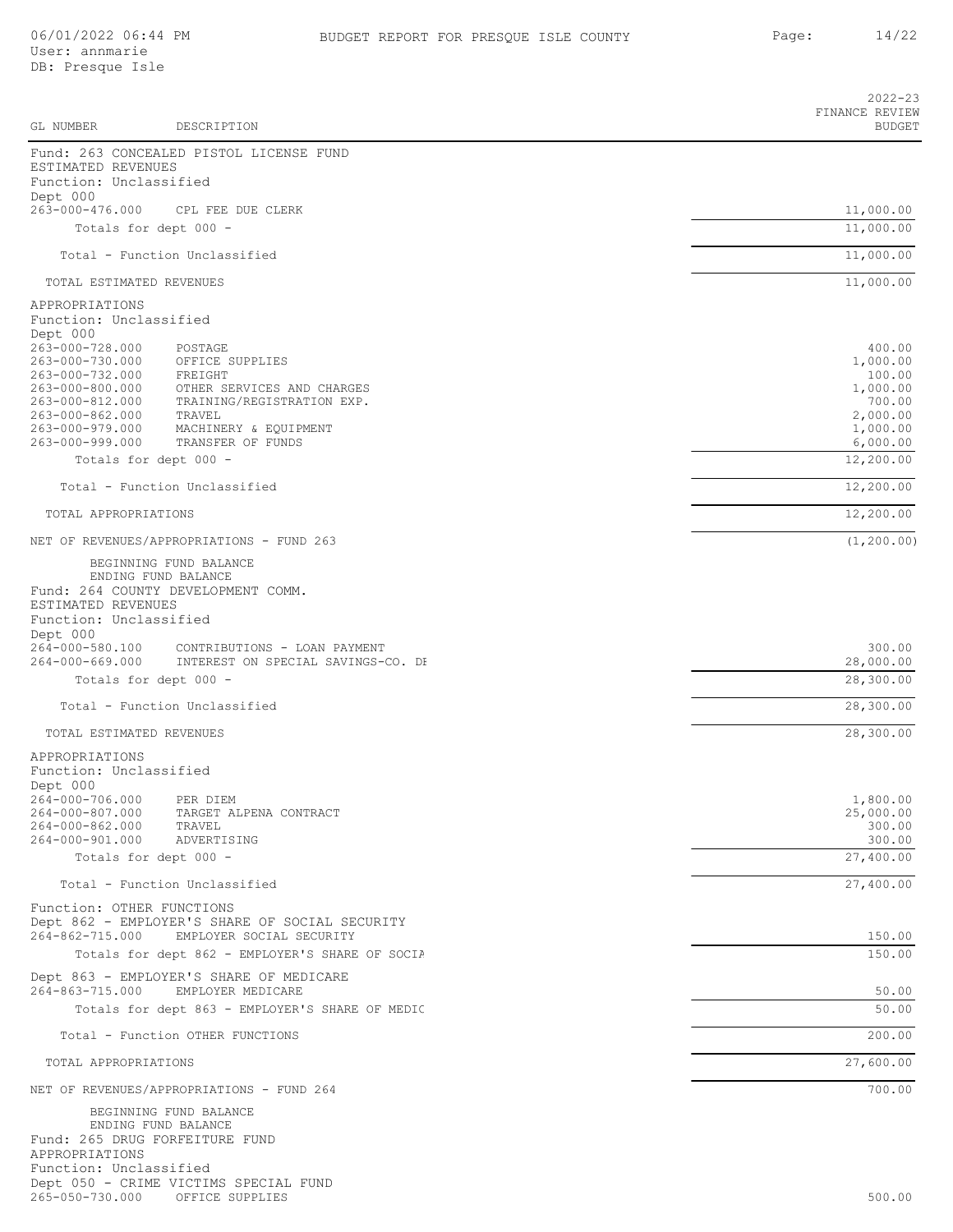User: annmarie DB: Presque Isle

| GL NUMBER<br>DESCRIPTION                                                                                                                                 | $2022 - 23$<br>FINANCE REVIEW<br><b>BUDGET</b> |
|----------------------------------------------------------------------------------------------------------------------------------------------------------|------------------------------------------------|
| Fund: 265 DRUG FORFEITURE FUND                                                                                                                           |                                                |
| APPROPRIATIONS<br>Function: Unclassified                                                                                                                 |                                                |
| Dept 050 - CRIME VICTIMS SPECIAL FUND<br>Totals for dept 050 - CRIME VICTIMS SPECIAL FUN                                                                 | 500.00                                         |
|                                                                                                                                                          |                                                |
| Total - Function Unclassified                                                                                                                            | 500.00                                         |
| TOTAL APPROPRIATIONS                                                                                                                                     | 500.00                                         |
| NET OF REVENUES/APPROPRIATIONS - FUND 265                                                                                                                | (500.00)                                       |
| BEGINNING FUND BALANCE<br>ENDING FUND BALANCE<br>Fund: 266 LAW ENFORCEMENT FUND<br>ESTIMATED REVENUES                                                    |                                                |
| Function: Unclassified                                                                                                                                   |                                                |
| Dept 000<br>266-000-575.000<br>STATE TRAINING GRANTS - LAW ENF                                                                                           | 1,800.00                                       |
| Totals for dept 000 -                                                                                                                                    | 1,800.00                                       |
| Total - Function Unclassified                                                                                                                            | 1,800.00                                       |
| TOTAL ESTIMATED REVENUES                                                                                                                                 | 1,800.00                                       |
| APPROPRIATIONS<br>Function: Unclassified                                                                                                                 |                                                |
| Dept 000<br>266-000-812.000<br>TRAINING                                                                                                                  | 1,800.00                                       |
| Totals for dept 000 -                                                                                                                                    | 1,800.00                                       |
| Total - Function Unclassified                                                                                                                            | 1,800.00                                       |
| TOTAL APPROPRIATIONS                                                                                                                                     | 1,800.00                                       |
| NET OF REVENUES/APPROPRIATIONS - FUND 266                                                                                                                |                                                |
| BEGINNING FUND BALANCE<br>ENDING FUND BALANCE<br>Fund: 267 CORRECTIONS OFFICER TRAINING FUND<br>ESTIMATED REVENUES<br>Function: Unclassified<br>Dept 000 |                                                |
| 267-000-590.000<br>CORRECTIONS OFFICERS TRAINING                                                                                                         | 2,500.00                                       |
| Totals for dept 000 -                                                                                                                                    | 2,500.00                                       |
| Total - Function Unclassified                                                                                                                            | 2,500.00                                       |
| TOTAL ESTIMATED REVENUES                                                                                                                                 | 2,500.00                                       |
| APPROPRIATIONS<br>Function: Unclassified<br>Dept 000                                                                                                     |                                                |
| 267-000-812.000<br>TRAINING/REGISTRATION EXP.<br>267-000-862.000<br>TRAVEL                                                                               | 2,500.00<br>2,000.00                           |
| Totals for dept 000 -                                                                                                                                    | 4,500.00                                       |
| Total - Function Unclassified                                                                                                                            | 4,500.00                                       |
| TOTAL APPROPRIATIONS                                                                                                                                     | 4,500.00                                       |
| NET OF REVENUES/APPROPRIATIONS - FUND 267                                                                                                                | (2,000.00)                                     |
| BEGINNING FUND BALANCE<br>ENDING FUND BALANCE<br>Fund: 269 LAW LIBRARY<br>ESTIMATED REVENUES<br>Function: Unclassified                                   |                                                |
| Dept 000<br>269-000-580.000<br>PENAL FINE DISTRIBUTIONS                                                                                                  | 2,500.00                                       |
| 269-000-699.000<br>REVENUE BY TRANSFER<br>Totals for dept 000 -                                                                                          | 2,500.00<br>5,000.00                           |
|                                                                                                                                                          |                                                |
| Total - Function Unclassified                                                                                                                            | 5,000.00                                       |
| TOTAL ESTIMATED REVENUES                                                                                                                                 | 5,000.00                                       |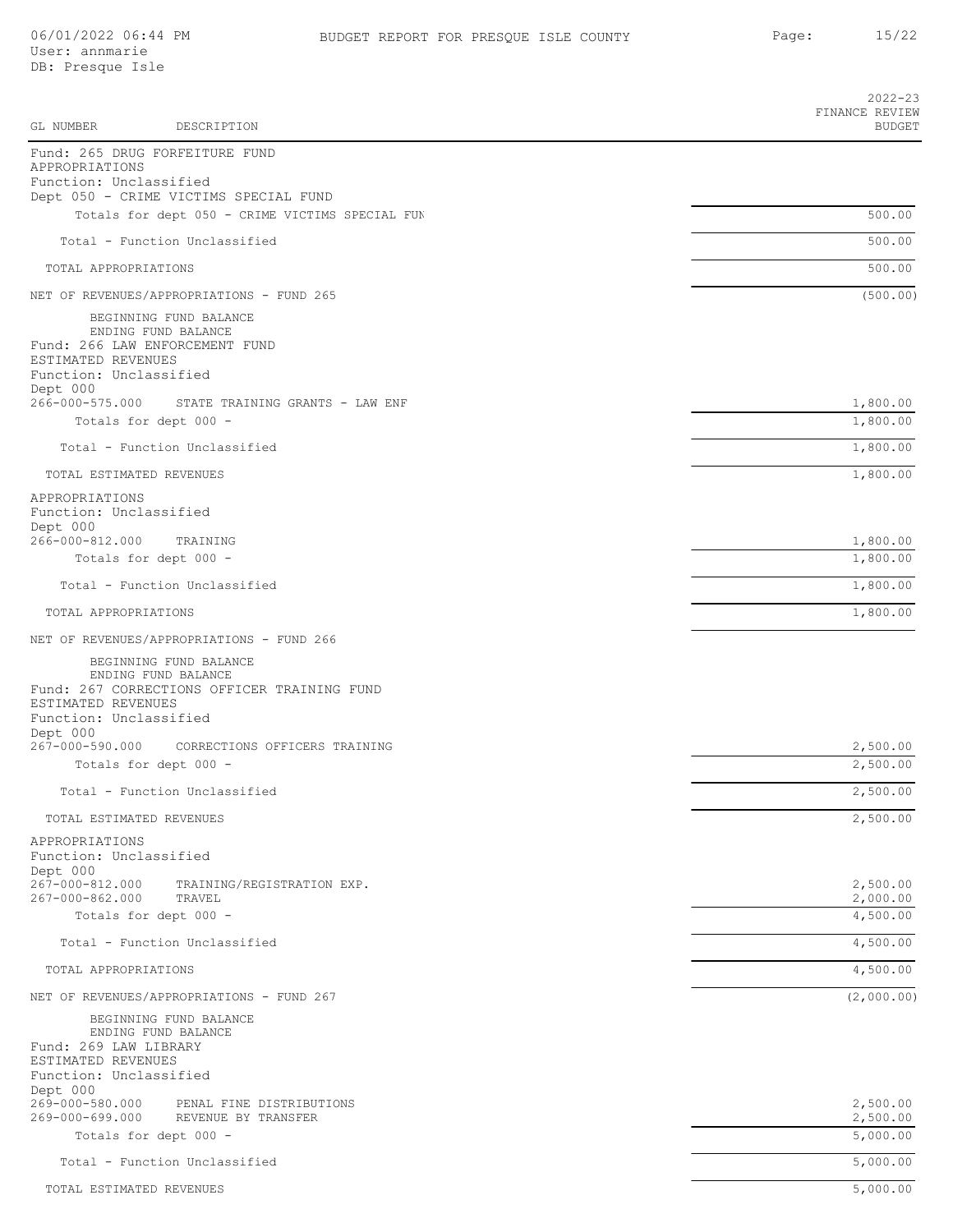|                                              |                                                                            | $2022 - 23$                     |
|----------------------------------------------|----------------------------------------------------------------------------|---------------------------------|
| GL NUMBER                                    | DESCRIPTION                                                                | FINANCE REVIEW<br><b>BUDGET</b> |
| Fund: 269 LAW LIBRARY                        |                                                                            |                                 |
| APPROPRIATIONS                               | Function: GENERAL GOVERNMENT                                               |                                 |
| Dept 143 - LAW LIBRARY                       |                                                                            |                                 |
| 269-143-978.000                              | <b>BOOKS</b>                                                               | 5,000.00                        |
|                                              | Totals for dept 143 - LAW LIBRARY                                          | 5,000.00                        |
|                                              | Total - Function GENERAL GOVERNMENT                                        | 5,000.00                        |
| TOTAL APPROPRIATIONS                         |                                                                            | 5,000.00                        |
|                                              | NET OF REVENUES/APPROPRIATIONS - FUND 269                                  |                                 |
|                                              | BEGINNING FUND BALANCE                                                     |                                 |
|                                              | ENDING FUND BALANCE                                                        |                                 |
| ESTIMATED REVENUES                           | Fund: 273 SCHOOL RESOURCE OFFICERS FUND                                    |                                 |
| Function: Unclassified                       |                                                                            |                                 |
| Dept 000<br>273-000-580.000                  | TAX MILLAGE-SCHOOL RESOURCE OFFICE                                         | 253,681.00                      |
|                                              | Totals for dept 000 -                                                      | 253,681.00                      |
|                                              | Total - Function Unclassified                                              |                                 |
|                                              |                                                                            | 253,681.00                      |
| TOTAL ESTIMATED REVENUES                     |                                                                            | 253,681.00                      |
| APPROPRIATIONS                               |                                                                            |                                 |
| Function: Unclassified<br>Dept 000           |                                                                            |                                 |
| 273-000-704.000                              | SCHOOL RESOURCE OFFICER WAGES-DS                                           | 92,000.00                       |
| 273-000-714.000<br>273-000-716.020           | DENTAL INSURANCE<br>HRA PROCESSING FEES                                    | 2,900.00<br>120.00              |
| 273-000-726.000                              | HSA - EMPLOYER CONTRIBUTIONS                                               | 5,600.00                        |
| 273-000-741.000                              | GAS AND OIL                                                                | 4,000.00                        |
| 273-000-743.000                              | UNIFORMS                                                                   | 1,600.00                        |
| 273-000-812.000<br>273-000-862.000           | TRAINING<br>TRAVEL                                                         | 1,000.00<br>550.00              |
| 273-000-909.000                              | TERM LIFE INSURANCE PREMIUMS                                               | 130.00                          |
| 273-000-910.000                              | SHORT TERM DISABILITY INSURANCE                                            | 800.00                          |
| 273-000-964.000                              | CITY REIMBURSEMENT                                                         | 84,560.00                       |
|                                              | Totals for dept 000 -                                                      | 193,260.00                      |
|                                              | Total - Function Unclassified                                              | 193,260.00                      |
| Function: OTHER FUNCTIONS                    |                                                                            |                                 |
| 273-862-715.000                              | Dept 862 - EMPLOYER'S SHARE OF SOCIAL SECURITY<br>EMPLOYER SOCIAL SECURITY | 5,800.00                        |
|                                              | Totals for dept 862 - EMPLOYER'S SHARE OF SOCIA                            | 5,800.00                        |
|                                              | Dept 863 - EMPLOYER'S SHARE OF MEDICARE                                    |                                 |
| 273-863-715.000                              | EMPLOYER MEDICARE                                                          | 1,400.00                        |
|                                              | Totals for dept 863 - EMPLOYER'S SHARE OF MEDIC                            | 1,400.00                        |
|                                              | Total - Function OTHER FUNCTIONS                                           | 7,200.00                        |
| TOTAL APPROPRIATIONS                         |                                                                            | 200,460.00                      |
|                                              | NET OF REVENUES/APPROPRIATIONS - FUND 273                                  | 53,221.00                       |
|                                              | BEGINNING FUND BALANCE                                                     |                                 |
|                                              | ENDING FUND BALANCE                                                        |                                 |
|                                              | Fund: 286 HOUSING COMMISSION 'F' STATE                                     |                                 |
| ESTIMATED REVENUES<br>Function: Unclassified |                                                                            |                                 |
| Dept 000                                     |                                                                            |                                 |
| 286-000-581.000                              | PARTICIPANT PAYMENTS                                                       | 3,000.00                        |
|                                              | Totals for dept 000 -                                                      | 3,000.00                        |
|                                              | Total - Function Unclassified                                              | 3,000.00                        |
| TOTAL ESTIMATED REVENUES                     |                                                                            | 3,000.00                        |
| APPROPRIATIONS                               |                                                                            |                                 |
| Function: Unclassified                       |                                                                            |                                 |
| Dept 000                                     |                                                                            |                                 |
| 286-000-728.000                              | POSTAGE                                                                    | 150.00                          |
| 286-000-730.000                              | OFFICE SUPPLIES                                                            | 300.00                          |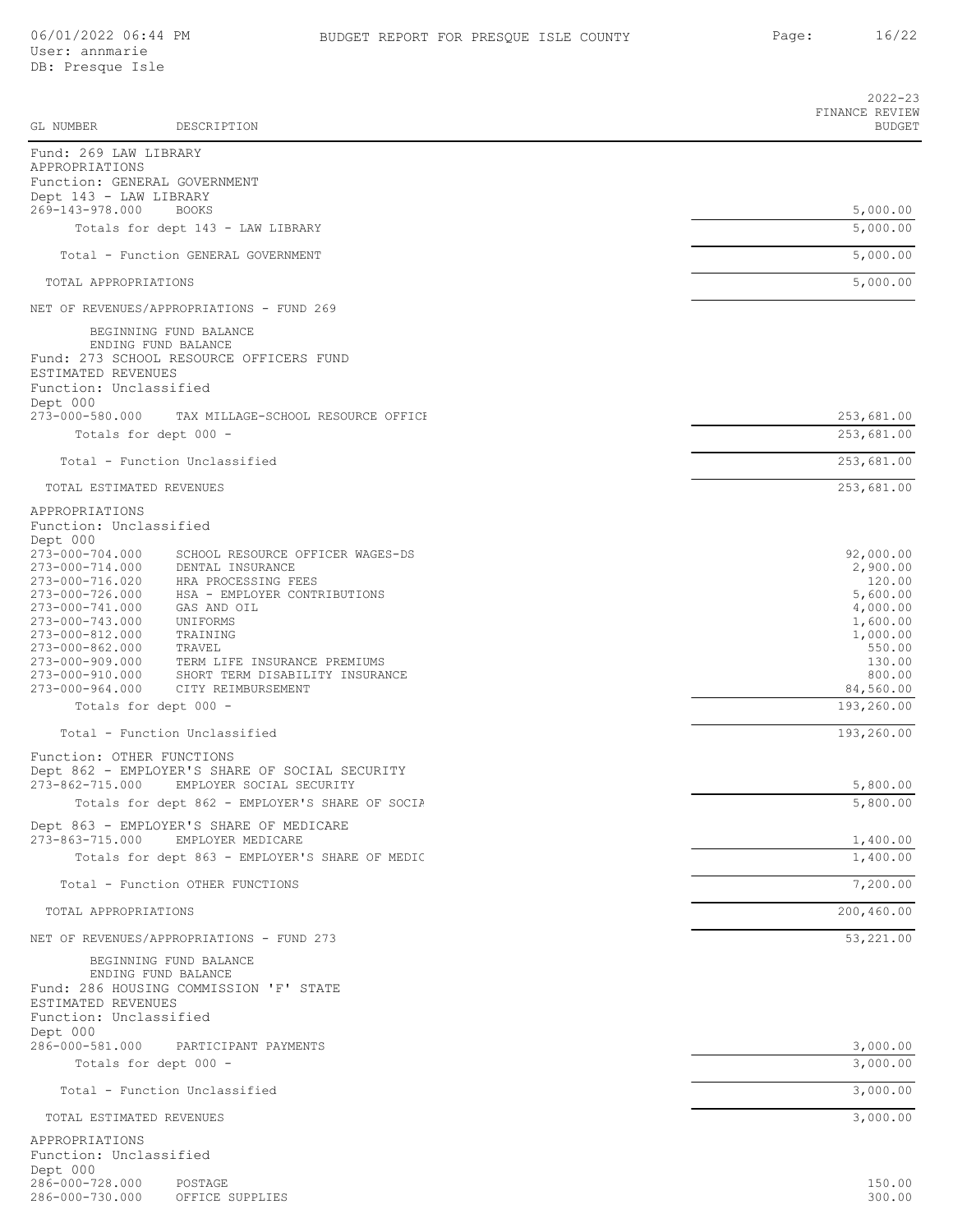|                                                            |                                                                      | $2022 - 23$<br>FINANCE REVIEW |
|------------------------------------------------------------|----------------------------------------------------------------------|-------------------------------|
| GL NUMBER                                                  | DESCRIPTION                                                          | <b>BUDGET</b>                 |
| APPROPRIATIONS                                             | Fund: 286 HOUSING COMMISSION 'F' STATE                               |                               |
| Function: Unclassified                                     |                                                                      |                               |
| Dept 000<br>286-000-806.000                                | LEGAL FEES                                                           | 1,500.00                      |
| 286-000-807.000                                            | Recording Fees                                                       | 300.00                        |
| 286-000-812.000                                            | TRAINING/REGISTRATION EXP.                                           | 200.00                        |
| 286-000-862.000<br>286-000-871.000                         | TRAVEL<br>CONTRACTED SERVICES                                        | 200.00<br>6,000.00            |
| 286-000-901.000                                            | ADVERTISING                                                          | 200.00                        |
| 286-000-980.000                                            | OFFICE EQUIPMENT & FURNITURE                                         | 300.00                        |
| Totals for dept 000 -                                      |                                                                      | 9,150.00                      |
|                                                            | Total - Function Unclassified                                        | 9,150.00                      |
| TOTAL APPROPRIATIONS                                       |                                                                      | 9,150.00                      |
|                                                            | NET OF REVENUES/APPROPRIATIONS - FUND 286                            | (6, 150.00)                   |
|                                                            | BEGINNING FUND BALANCE<br>ENDING FUND BALANCE                        |                               |
| Fund: 292 CHILD CARE                                       |                                                                      |                               |
| ESTIMATED REVENUES                                         |                                                                      |                               |
| Function: Unclassified                                     |                                                                      |                               |
| Dept 000<br>292-000-575.000                                | STATE GRANTS - CHILD CARE BASIC GP                                   | 15,000.00                     |
| 292-000-577.000                                            | DRUG/ALCOHOL TREATMENT REIMBURSEME                                   | 2,350.00                      |
| 292-000-590.000                                            | TURNING POINT                                                        | 1,000.00                      |
| 292-000-603.002<br>292-000-661.000                         | PROBATION OVERSIGHT FEE - CHILD CA<br>25% COLLECTION FEE-PROBATE CT. | 450.00<br>10,000.00           |
| 292-000-661.010                                            | STATE WARD COURT SHARE-PROBATE CT.                                   | 450.00                        |
| 292-000-661.030<br>292-000-662.000                         | MISCELLANEOUS REVENUE-PROBATE CT.<br>DIRECT PAYMENT ACCOUNT          | 5,700.00<br>1,580.00          |
| 292-000-678.000                                            | STATE REIMBURSEMENTS - CHILD CARE                                    | 132,357.00                    |
| 292-000-687.000                                            | REFUNDS & REBATES                                                    | 39,000.00                     |
| 292-000-699.000<br>Totals for dept 000 -                   | REVENUE BY TRANSFER - CHILD CARE                                     | 140,000.00<br>347,887.00      |
|                                                            |                                                                      |                               |
|                                                            | Total - Function Unclassified                                        | 347,887.00                    |
| TOTAL ESTIMATED REVENUES                                   |                                                                      | 347,887.00                    |
| APPROPRIATIONS                                             |                                                                      |                               |
| Function: HEALTH AND WELFARE<br>Dept 662 - CHILD CARE FUND |                                                                      |                               |
| 292-662-703.000                                            | COMPLIANCE PROGRAM ADMINISTRATOR                                     | 15,000.00                     |
| 292-662-704.000                                            | INTENSIVE PROBATION OFFICER WAGES                                    | 33,300.00                     |
| 292-662-704.001<br>292-662-704.002                         | DATA CLERK WAGES (JW)<br>BASIC GRANT WAGES (DS)                      | 4,920.00<br>15,000.00         |
| 292-662-705.000                                            | FAMILY COURT COUNSELOR                                               | 9,655.00                      |
| 292-662-716.000                                            | HEALTH INSURANCE                                                     | 16,000.00                     |
| 292-662-718.000<br>292-662-720.000                         | RETIREMENT<br>DRUG/ALCOHOL TREATMENT                                 | 10,000.00<br>13,860.00        |
| 292-662-726.000                                            | HSA - EMPLOYER CONTRIBUTIONS                                         | 2,800.00                      |
| 292-662-728.000<br>292-662-730.000                         | POSTAGE<br>OFFICE SUPPLIES                                           | 2,000.00<br>2,000.00          |
| 292-662-801.000                                            | CONTRACTED COMPLIANCE OFFICERS                                       | 15,000.00                     |
| 292-662-802.000                                            | CHALLENGE CAMP                                                       | 3,800.00                      |
| 292-662-804.000<br>292-662-810.000                         | PRIVATE FAMILY FOSTER CARE<br>INDEPENDENT LIVING                     | 40,000.00<br>5,000.00         |
| 292-662-812.000                                            | TRAINING/REGISTRATION EXP.                                           | 2,000.00                      |
| 292-662-814.000                                            | PFC NON-SCHEDULED PAYMENTS                                           | 5,000.00                      |
| 292-662-825.000<br>292-662-846.000                         | DIRECT PAYMENT ACCOUNT<br>PRIVATE INSTITUTIONAL CARE                 | 5,000.00<br>75,000.00         |
| 292-662-846.002                                            | PRI - INSTITUTION NON-SCHEDULED                                      | 5,000.00                      |
| 292-662-847.000                                            | ANOTHER COUNTY'S INSTITUTIONAL CAP                                   | 50,000.00                     |
| 292-662-852.000<br>292-662-862.000                         | TELEPHONE<br>TRAVEL                                                  | 480.00<br>10,000.00           |
| 292-662-909.000                                            | TERM LIFE INSURANCE PREMIUMS                                         | 50.00                         |
| 292-662-965.000                                            | PAYMENT IN LIEU OF HEALTH INS. PRI                                   | 480.00                        |
|                                                            | Totals for dept 662 - CHILD CARE FUND                                | 341, 345.00                   |
|                                                            | Total - Function HEALTH AND WELFARE                                  | 341,345.00                    |
| Function: OTHER FUNCTIONS                                  |                                                                      |                               |

Dept 862 - EMPLOYER'S SHARE OF SOCIAL SECURITY 292-862-715.000 SOCIAL SECURITY 5,400.00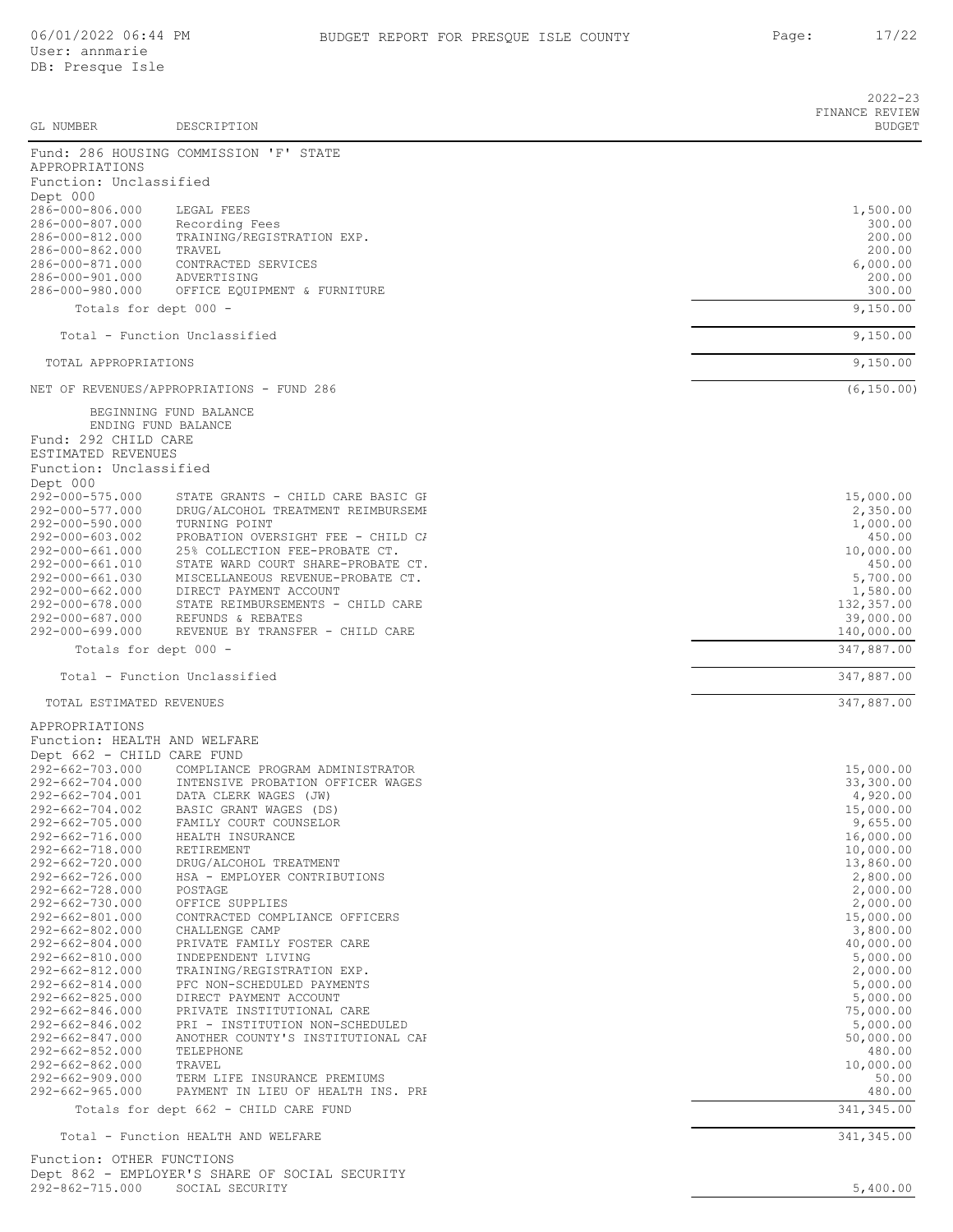| GL NUMBER                                    | DESCRIPTION                                                                   | $2022 - 23$<br>FINANCE REVIEW<br><b>BUDGET</b> |
|----------------------------------------------|-------------------------------------------------------------------------------|------------------------------------------------|
| Fund: 292 CHILD CARE                         |                                                                               |                                                |
| APPROPRIATIONS                               |                                                                               |                                                |
| Function: OTHER FUNCTIONS                    | Dept 862 - EMPLOYER'S SHARE OF SOCIAL SECURITY                                |                                                |
|                                              | Totals for dept 862 - EMPLOYER'S SHARE OF SOCIA                               | 5,400.00                                       |
| 292-863-715.000                              | Dept 863 - EMPLOYER'S SHARE OF MEDICARE<br>MEDICARE TAX                       | 1,300.00                                       |
|                                              | Totals for dept 863 - EMPLOYER'S SHARE OF MEDIC                               | 1,300.00                                       |
|                                              | Total - Function OTHER FUNCTIONS                                              | 6,700.00                                       |
| TOTAL APPROPRIATIONS                         |                                                                               | 348,045.00                                     |
|                                              | NET OF REVENUES/APPROPRIATIONS - FUND 292                                     | (158.00)                                       |
|                                              | BEGINNING FUND BALANCE                                                        |                                                |
|                                              | ENDING FUND BALANCE                                                           |                                                |
| ESTIMATED REVENUES                           | Fund: 293 SOLDIERS AND SAILORS RELIEF FUND                                    |                                                |
| Function: Unclassified<br>Dept 000           |                                                                               |                                                |
| 293-000-580.000                              | TAX DOLLARS RECEIVED FROM MILLAGE                                             | 19,218.00                                      |
|                                              | Totals for dept 000 -                                                         | 19,218.00                                      |
|                                              | Total - Function Unclassified                                                 | 19,218.00                                      |
| TOTAL ESTIMATED REVENUES                     |                                                                               | 19,218.00                                      |
| APPROPRIATIONS                               |                                                                               |                                                |
| Function: Unclassified<br>Dept 000           |                                                                               |                                                |
| 293-000-703.000<br>293-000-705.000           | VETERANS COUNSELOR WAGES<br>PER DIEM                                          | 1,600.00<br>150.00                             |
| 293-000-728.000                              | POSTAGE                                                                       | 100.00                                         |
| 293-000-730.000<br>293-000-805.000           | OFFICE SUPPLIES<br>DUES                                                       | 100.00<br>100.00                               |
| 293-000-812.000<br>293-000-826.000           | TRAINING/REGISTRATION EXP.<br>SET GRAVEMARKERS                                | 500.00<br>3,000.00                             |
| 293-000-833.000                              | VETERANS BURIAL ALLOWANCE                                                     | 3,000.00                                       |
| 293-000-842.000<br>293-000-862.000           | OTHER VETERANS SERVICES<br>TRAVEL                                             | 4,000.00<br>3,000.00                           |
| 293-000-978.000<br>293-000-980.000           | <b>BOOKS</b><br>OFFICE EQUIPMENT & FURNITURE                                  | 100.00<br>200.00                               |
| Totals for dept 000 -                        |                                                                               | 15,850.00                                      |
|                                              | Total - Function Unclassified                                                 | 15,850.00                                      |
| Function: OTHER FUNCTIONS                    |                                                                               |                                                |
|                                              | Dept 862 - EMPLOYER'S SHARE OF SOCIAL SECURITY                                |                                                |
| 293-862-715.000                              | EMPLOYER'S SOCIAL SECURITY<br>Totals for dept 862 - EMPLOYER'S SHARE OF SOCIA | 130.00<br>130.00                               |
|                                              | Dept 863 - EMPLOYER'S SHARE OF MEDICARE                                       |                                                |
| 293-863-715.000                              | EMPLOYER'S MEDICARE                                                           | 50.00                                          |
|                                              | Totals for dept 863 - EMPLOYER'S SHARE OF MEDIC                               | 50.00                                          |
|                                              | Total - Function OTHER FUNCTIONS                                              | 180.00                                         |
| TOTAL APPROPRIATIONS                         |                                                                               | 16,030.00                                      |
|                                              | NET OF REVENUES/APPROPRIATIONS - FUND 293                                     | 3,188.00                                       |
|                                              | BEGINNING FUND BALANCE<br>ENDING FUND BALANCE                                 |                                                |
|                                              | Fund: 296 JAIL TELEPHONE REVENUE FUND                                         |                                                |
| ESTIMATED REVENUES<br>Function: Unclassified |                                                                               |                                                |
| Dept 000<br>296-000-580.000                  | LOCAL UNIT CONTRIBUTIONS - JAIL TH                                            | 2,000.00                                       |
|                                              | Totals for dept 000 -                                                         | 2,000.00                                       |
|                                              | Total - Function Unclassified                                                 | 2,000.00                                       |
| TOTAL ESTIMATED REVENUES                     |                                                                               | 2,000.00                                       |
| APPROPRIATIONS                               |                                                                               |                                                |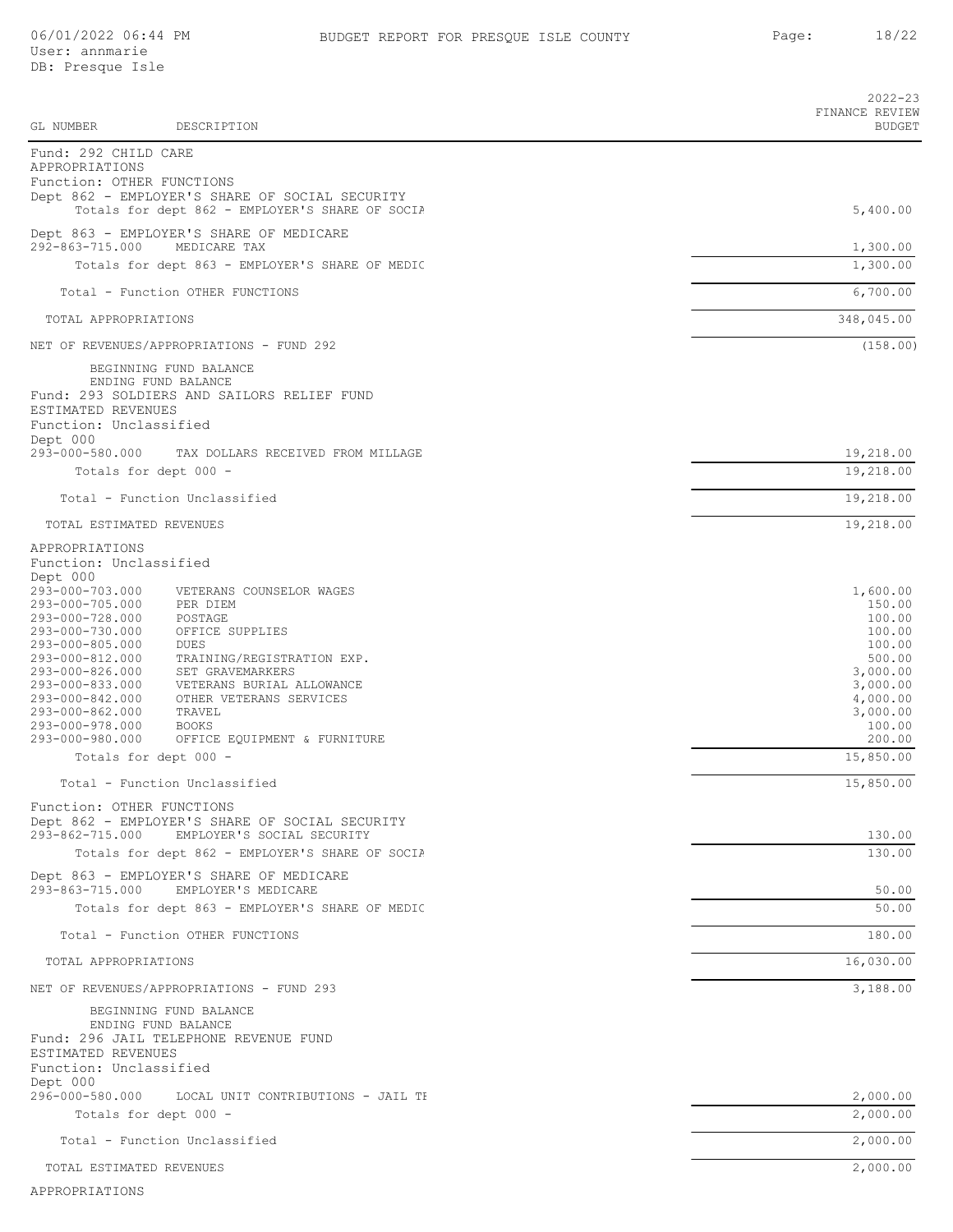Dept 000

|                                                      |                                                                         | $2022 - 23$<br>FINANCE REVIEW |
|------------------------------------------------------|-------------------------------------------------------------------------|-------------------------------|
| GL NUMBER                                            | DESCRIPTION                                                             | <b>BUDGET</b>                 |
|                                                      | Fund: 296 JAIL TELEPHONE REVENUE FUND                                   |                               |
| APPROPRIATIONS<br>Function: Unclassified<br>Dept 000 |                                                                         |                               |
| 296-000-732.000                                      | FREIGHT                                                                 | 100.00                        |
| 296-000-743.000<br>296-000-745.000                   | UNIFORMS<br><b>JAIL SUPPLIES</b>                                        | 2,500.00<br>3,000.00          |
| 296-000-931.000                                      | BUILDING MAINTENANCE                                                    | 2,500.00                      |
|                                                      | Totals for dept 000 -                                                   | 8,100.00                      |
|                                                      | Total - Function Unclassified                                           | 8,100.00                      |
| TOTAL APPROPRIATIONS                                 |                                                                         | 8,100.00                      |
|                                                      | NET OF REVENUES/APPROPRIATIONS - FUND 296                               | (6, 100.00)                   |
|                                                      | BEGINNING FUND BALANCE<br>ENDING FUND BALANCE                           |                               |
|                                                      | Fund: 297 SENIOR CITIZENS FUND                                          |                               |
| ESTIMATED REVENUES<br>Function: Unclassified         |                                                                         |                               |
| Dept 000                                             |                                                                         |                               |
| 297-000-575.000<br>297-000-580.000                   | STATE TRANSPORTATION-SENIOR CITIZE<br>TAX DOLLARS RECEIVED FROM MILLAGE | 50,821.00<br>576,547.00       |
| 297-000-580.001                                      | TAXES RECIEVED FOR TRANSPORTATION                                       | 192,182.00                    |
|                                                      | Totals for dept 000 -                                                   | 819,550.00                    |
|                                                      | Total - Function Unclassified                                           | 819,550.00                    |
| TOTAL ESTIMATED REVENUES                             |                                                                         | 819,550.00                    |
| APPROPRIATIONS<br>Function: Unclassified             |                                                                         |                               |
| Dept 000                                             |                                                                         |                               |
| 297-000-701.000<br>297-000-800.000                   | COUNTY ALLOCATION<br>TRANSPORTATION FUNDS                               | 576,547.00<br>50,821.00       |
| 297-000-800.001                                      | MILLAGE TRANSPORTATION FUNDS                                            | 192,182.00                    |
|                                                      | Totals for dept 000 -                                                   | 819,550.00                    |
|                                                      | Total - Function Unclassified                                           | 819,550.00                    |
| TOTAL APPROPRIATIONS                                 |                                                                         | 819,550.00                    |
|                                                      | NET OF REVENUES/APPROPRIATIONS - FUND 297                               |                               |
|                                                      | BEGINNING FUND BALANCE<br>ENDING FUND BALANCE                           |                               |
|                                                      | Fund: 402 COURTHOUSE PRESERVATION FUND                                  |                               |
| APPROPRIATIONS<br>Function: Unclassified             |                                                                         |                               |
| Dept 000                                             |                                                                         |                               |
| $402 - 000 - 871.000$                                | CONTRACTED SERVICES                                                     | 5,000.00<br>5,000.00          |
|                                                      | Totals for dept 000 -                                                   |                               |
|                                                      | Total - Function Unclassified                                           | 5,000.00                      |
| TOTAL APPROPRIATIONS                                 |                                                                         | 5,000.00                      |
|                                                      | NET OF REVENUES/APPROPRIATIONS - FUND 402                               | (5,000.00)                    |
|                                                      | BEGINNING FUND BALANCE<br>ENDING FUND BALANCE                           |                               |
|                                                      | Fund: 403 EQUIPMENT AND VEHICLE REPLACEMENT FUND                        |                               |
| ESTIMATED REVENUES<br>Function: Unclassified         |                                                                         |                               |
| Dept 000                                             |                                                                         |                               |
| 403-000-581.000                                      | GEN. FUND APPROP. - EQUIP & VEH RE<br>Totals for dept 000 -             | 76,000.00<br>76,000.00        |
|                                                      |                                                                         |                               |
|                                                      | Total - Function Unclassified                                           | 76,000.00                     |
| TOTAL ESTIMATED REVENUES                             |                                                                         | 76,000.00                     |
| APPROPRIATIONS<br>Function: Unclassified             |                                                                         |                               |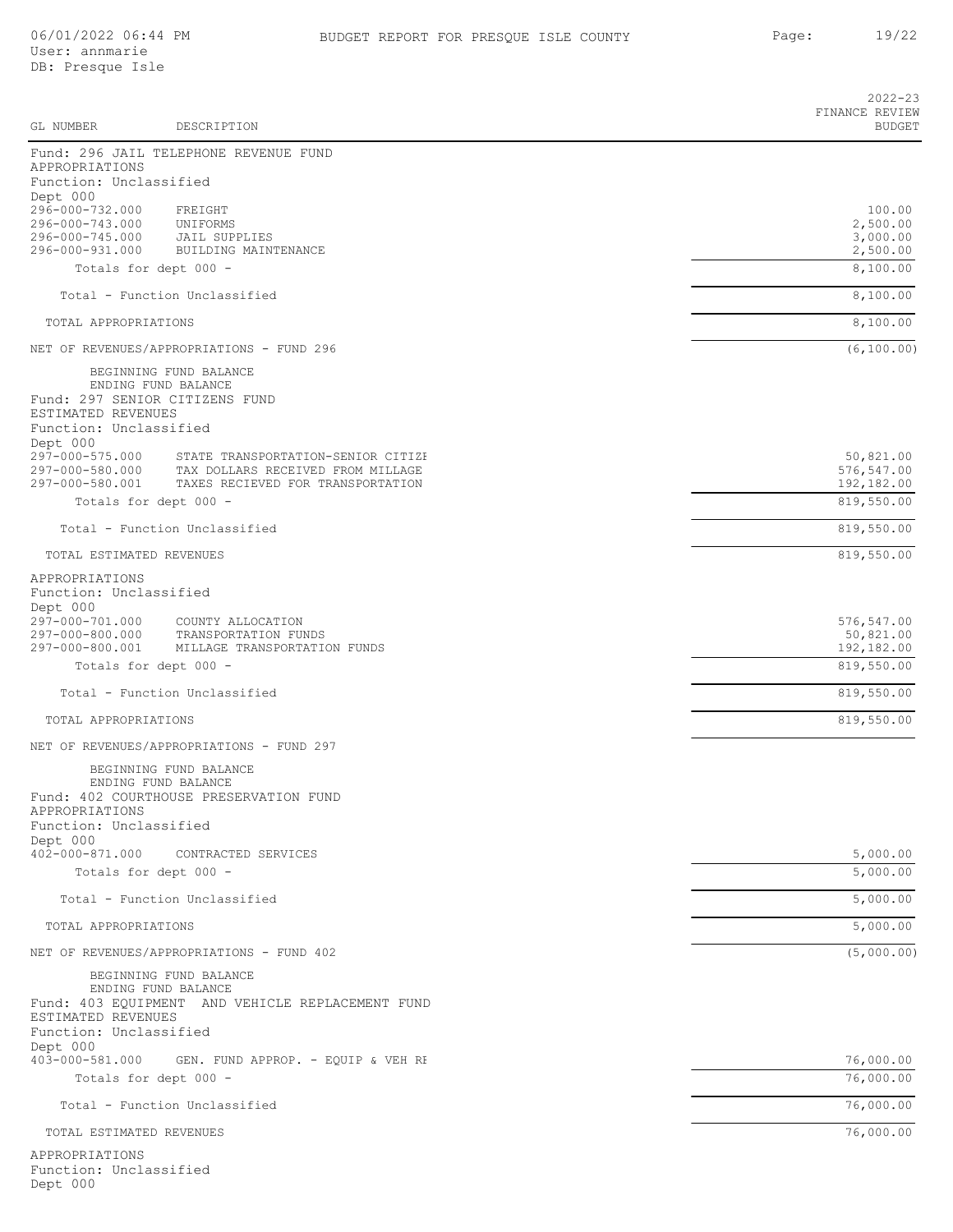|                                                                                                                                                                                                                                                                      |                                                                                                                                                                                                                                                | $2022 - 23$<br>FINANCE REVIEW                                                                                                |
|----------------------------------------------------------------------------------------------------------------------------------------------------------------------------------------------------------------------------------------------------------------------|------------------------------------------------------------------------------------------------------------------------------------------------------------------------------------------------------------------------------------------------|------------------------------------------------------------------------------------------------------------------------------|
| GL NUMBER                                                                                                                                                                                                                                                            | DESCRIPTION                                                                                                                                                                                                                                    | <b>BUDGET</b>                                                                                                                |
| APPROPRIATIONS<br>Function: Unclassified<br>Dept 000                                                                                                                                                                                                                 | Fund: 403 EQUIPMENT AND VEHICLE REPLACEMENT FUND                                                                                                                                                                                               |                                                                                                                              |
| 403-000-742.000<br>403-000-982.000                                                                                                                                                                                                                                   | VEHICLE SUPPLIES<br>VEHICLE PURCHASE                                                                                                                                                                                                           | 10,000.00<br>51,000.00                                                                                                       |
|                                                                                                                                                                                                                                                                      | Totals for dept 000 -                                                                                                                                                                                                                          | 61,000.00                                                                                                                    |
|                                                                                                                                                                                                                                                                      | Total - Function Unclassified                                                                                                                                                                                                                  | 61,000.00                                                                                                                    |
| TOTAL APPROPRIATIONS                                                                                                                                                                                                                                                 |                                                                                                                                                                                                                                                | 61,000.00                                                                                                                    |
|                                                                                                                                                                                                                                                                      | NET OF REVENUES/APPROPRIATIONS - FUND 403                                                                                                                                                                                                      | 15,000.00                                                                                                                    |
| ESTIMATED REVENUES<br>Function: Unclassified                                                                                                                                                                                                                         | BEGINNING FUND BALANCE<br>ENDING FUND BALANCE<br>Fund: 508 OCQUEOC OUTDOOR REC. FUND                                                                                                                                                           |                                                                                                                              |
| Dept 000<br>$508 - 000 - 671.000$                                                                                                                                                                                                                                    | RENTALS-OCQUEOC OUTDOOR RECREATION                                                                                                                                                                                                             | 10,000.00                                                                                                                    |
|                                                                                                                                                                                                                                                                      | Totals for dept 000 -                                                                                                                                                                                                                          | 10,000.00                                                                                                                    |
|                                                                                                                                                                                                                                                                      | Total - Function Unclassified                                                                                                                                                                                                                  | 10,000.00                                                                                                                    |
| TOTAL ESTIMATED REVENUES                                                                                                                                                                                                                                             |                                                                                                                                                                                                                                                | 10,000.00                                                                                                                    |
| APPROPRIATIONS<br>Function: Unclassified<br>Dept 000                                                                                                                                                                                                                 |                                                                                                                                                                                                                                                |                                                                                                                              |
| 508-000-707.000<br>508-000-741.000<br>508-000-776.000<br>508-000-778.000<br>508-000-779.000<br>$508 - 000 - 828.000$<br>508-000-831.000<br>$508 - 000 - 840.000$<br>$508 - 000 - 852.000$<br>$508 - 000 - 901.000$<br>$508 - 000 - 921.000$<br>$508 - 000 - 935.000$ | PARTTIME WAGES<br>GAS AND OIL<br>BUILDING MAINTENANCE SUPPLIES<br>GROUNDS MAINTENANCE SUPPLIES<br>CUSTODIAL SUPPLIES<br>GARBAGE PICK-UP<br>LICENSE FEE<br>WATER SAMPLE TESTING<br>TELEPHONE<br>ADVERTISING<br>UTILITIES<br>GROUNDS MAINTENANCE | 4,500.00<br>250.00<br>6,000.00<br>150.00<br>700.00<br>1,000.00<br>200.00<br>500.00<br>800.00<br>100.00<br>2,200.00<br>500.00 |
|                                                                                                                                                                                                                                                                      | Totals for dept 000 -                                                                                                                                                                                                                          | 16,900.00                                                                                                                    |
|                                                                                                                                                                                                                                                                      | Total - Function Unclassified                                                                                                                                                                                                                  | 16,900.00                                                                                                                    |
| Function: OTHER FUNCTIONS                                                                                                                                                                                                                                            | Dept 862 - EMPLOYER'S SHARE OF SOCIAL SECURITY                                                                                                                                                                                                 |                                                                                                                              |
| $508 - 862 - 715.000$                                                                                                                                                                                                                                                | SOCIAL SECURITY<br>Totals for dept 862 - EMPLOYER'S SHARE OF SOCIA                                                                                                                                                                             | 280.00<br>280.00                                                                                                             |
|                                                                                                                                                                                                                                                                      | Dept 863 - EMPLOYER'S SHARE OF MEDICARE                                                                                                                                                                                                        |                                                                                                                              |
| 508-863-715.000                                                                                                                                                                                                                                                      | MEDICARE                                                                                                                                                                                                                                       | 70.00                                                                                                                        |
|                                                                                                                                                                                                                                                                      | Totals for dept 863 - EMPLOYER'S SHARE OF MEDIC                                                                                                                                                                                                | 70.00                                                                                                                        |
|                                                                                                                                                                                                                                                                      | Total - Function OTHER FUNCTIONS                                                                                                                                                                                                               | 350.00                                                                                                                       |
| TOTAL APPROPRIATIONS                                                                                                                                                                                                                                                 |                                                                                                                                                                                                                                                | 17,250.00                                                                                                                    |
|                                                                                                                                                                                                                                                                      | NET OF REVENUES/APPROPRIATIONS - FUND 508                                                                                                                                                                                                      | (7, 250.00)                                                                                                                  |
| ESTIMATED REVENUES<br>Function: Unclassified<br>Dept 000                                                                                                                                                                                                             | BEGINNING FUND BALANCE<br>ENDING FUND BALANCE<br>Fund: 539 SWIFT & SURE PROGRAM                                                                                                                                                                |                                                                                                                              |
| 539-000-577.000                                                                                                                                                                                                                                                      | STATE REIMB-SWIFT & SURE<br>Totals for dept 000 -                                                                                                                                                                                              | 18,000.00<br>18,000.00                                                                                                       |
|                                                                                                                                                                                                                                                                      | Total - Function Unclassified                                                                                                                                                                                                                  | 18,000.00                                                                                                                    |
| TOTAL ESTIMATED REVENUES                                                                                                                                                                                                                                             |                                                                                                                                                                                                                                                | 18,000.00                                                                                                                    |
| APPROPRIATIONS<br>Function: Unclassified<br>Dept 000                                                                                                                                                                                                                 |                                                                                                                                                                                                                                                |                                                                                                                              |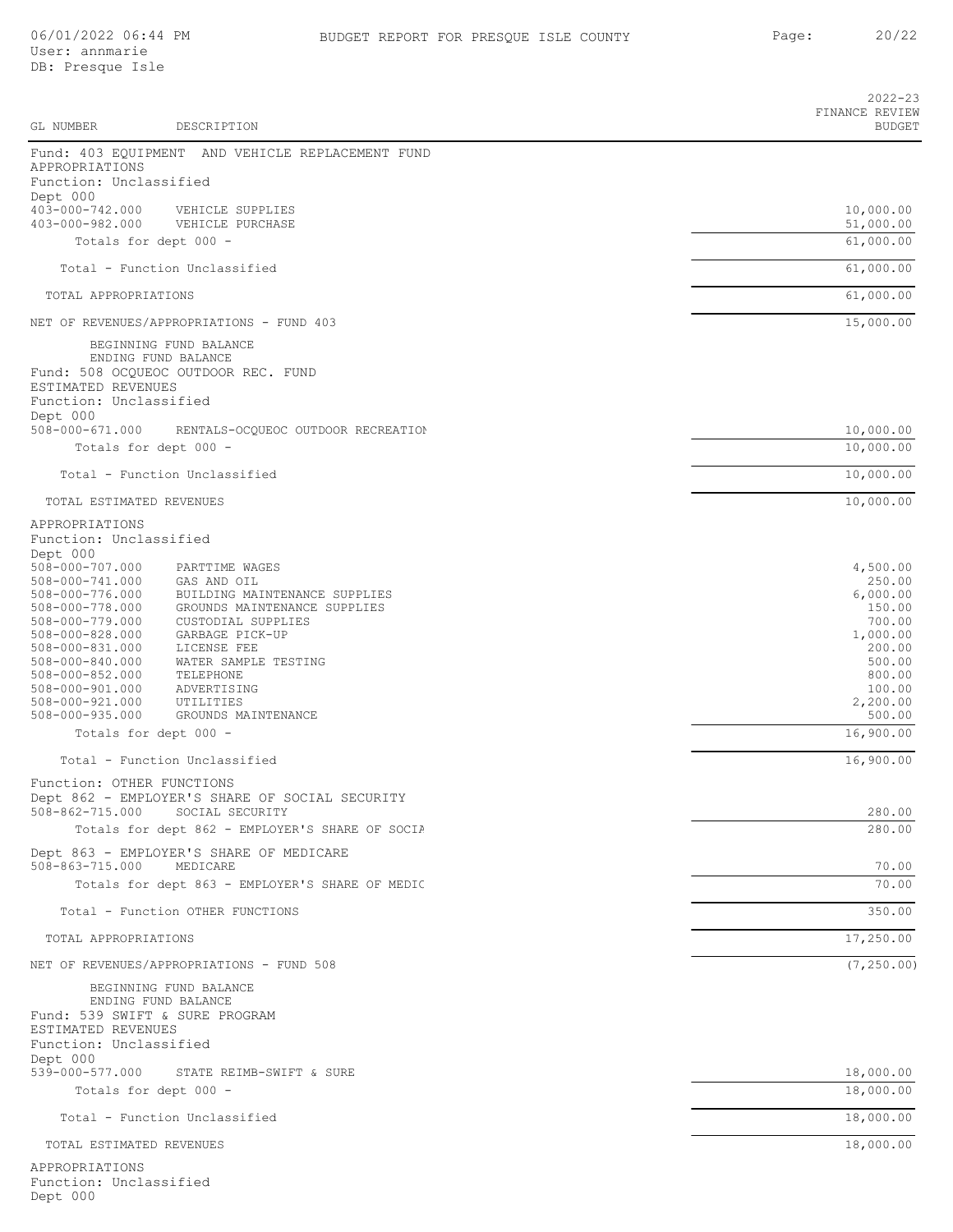|                                              |                                                                                 | $2022 - 23$<br>FINANCE REVIEW |
|----------------------------------------------|---------------------------------------------------------------------------------|-------------------------------|
| GL NUMBER                                    | DESCRIPTION                                                                     | <b>BUDGET</b>                 |
| APPROPRIATIONS                               | Fund: 539 SWIFT & SURE PROGRAM                                                  |                               |
| Function: Unclassified                       |                                                                                 |                               |
| Dept 000                                     | 539-000-704.000 PROGRAM COORDINATOR WAGE                                        | 11,500.00                     |
| 539-000-800.000                              | CONTRACTED SERVICES                                                             | 3,607.00                      |
| 539-000-910.000                              | 539-000-909.000 TERM LIFE INSURANCE PREMIUMS<br>SHORT TERM DISABILITY INSURANCE | 20.00<br>120.00               |
|                                              | 539-000-965.000 PAYMENT IN LIEU OF HEALTH INS. PRI                              | 1,596.00                      |
|                                              | Totals for dept 000 -                                                           | 16,843.00                     |
|                                              | Total - Function Unclassified                                                   | 16,843.00                     |
| Function: OTHER FUNCTIONS                    |                                                                                 |                               |
|                                              | Dept 862 - EMPLOYER'S SHARE OF SOCIAL SECURITY                                  |                               |
| 539-862-715.000                              | SOCIAL SECURITY                                                                 | 815.00                        |
|                                              | Totals for dept 862 - EMPLOYER'S SHARE OF SOCIA                                 | 815.00                        |
| 539-863-715.000                              | Dept 863 - EMPLOYER'S SHARE OF MEDICARE<br>MEDICARE                             | 342.00                        |
|                                              | Totals for dept 863 - EMPLOYER'S SHARE OF MEDIC                                 | 342.00                        |
|                                              | Total - Function OTHER FUNCTIONS                                                | 1,157.00                      |
|                                              |                                                                                 | 18,000.00                     |
| TOTAL APPROPRIATIONS                         |                                                                                 |                               |
|                                              | NET OF REVENUES/APPROPRIATIONS - FUND 539                                       |                               |
|                                              | BEGINNING FUND BALANCE<br>ENDING FUND BALANCE                                   |                               |
| Fund: 581 COUNTY AIRPORT                     |                                                                                 |                               |
| ESTIMATED REVENUES<br>Function: Unclassified |                                                                                 |                               |
| Dept 000                                     |                                                                                 |                               |
|                                              | 581-000-580.010 ROGERS CITY AIRPORT HANGAR RENTAL                               | 15,335.00                     |
|                                              | 581-000-580.030 AIRPORT FUEL SALES<br>581-000-580.040 AIRPORT TIE DOWNS         | 6,900.00<br>200.00            |
| 581-000-580.050                              | AIRPORT RAMP FEE                                                                | 500.00                        |
| 581-000-699.000                              | 581-000-687.000 REFUNDS & REBATES<br>REVENUE BY TRANSFER                        | 9,000.00<br>30,000.00         |
|                                              | Totals for dept 000 -                                                           | 61,935.00                     |
|                                              | Total - Function Unclassified                                                   | 61,935.00                     |
| TOTAL ESTIMATED REVENUES                     |                                                                                 | 61,935.00                     |
| APPROPRIATIONS                               |                                                                                 |                               |
| Function: OTHER FUNCTIONS                    |                                                                                 |                               |
|                                              | Dept 862 - EMPLOYER'S SHARE OF SOCIAL SECURITY                                  |                               |
| 581-862-715.000                              | EMPLOYER SOCIAL SECURITY                                                        | 970.00                        |
|                                              | Totals for dept 862 - EMPLOYER'S SHARE OF SOCIA                                 | 970.00                        |
| 581-863-715.000                              | Dept 863 - EMPLOYER'S SHARE OF MEDICARE<br>EMPLOYER MEDICARE                    | 230.00                        |
|                                              | Totals for dept 863 - EMPLOYER'S SHARE OF MEDIC                                 | 230.00                        |
|                                              | Total - Function OTHER FUNCTIONS                                                | 1,200.00                      |
| Function: PUBLIC WORKS                       |                                                                                 |                               |
| Dept 536 - COUNTY AIRPORT<br>581-536-705.000 |                                                                                 | 16,000.00                     |
| 581-536-707.000                              | WAGES<br>PARTTIME WAGES                                                         | 597.00                        |
| 581-536-728.000                              | POSTAGE                                                                         | 100.00                        |
| 581-536-730.000<br>581-536-732.000           | OFFICE SUPPLIES<br>FREIGHT                                                      | 200.00<br>100.00              |
| 581-536-741.000                              | GAS & OIL                                                                       | 2,000.00                      |
| 581-536-776.000                              | BUILDING MAINTENANCE SUPPLIES - RO                                              | 400.00                        |
| 581-536-777.000<br>581-536-778.000           | EQUIPMENT MAINTENANCE SUPPLIES -RO<br>GROUNDS MAINTENANCE SUPPLIES - ROO        | 2,500.00<br>1,200.00          |
| 581-536-780.000                              | Aviation Fuel Supplies                                                          | 6,700.00                      |
| 581-536-805.000                              | DUES                                                                            | 200.00                        |
| 581-536-806.010<br>581-536-808.000           | SERVICE FEES<br>AIRPORT LAYOUT PLAN EXPENSES                                    | 5,000.00<br>2,000.00          |
| 581-536-812.000                              | TRAINING                                                                        | 450.00                        |
| 581-536-831.000                              | LICENSE/PERMIT FEE                                                              | 100.00                        |
| 581-536-852.000<br>581-536-862.000           | TELEPHONE - ROGERS CITY<br>TRAVEL                                               | 1,500.00<br>550.00            |
|                                              |                                                                                 |                               |